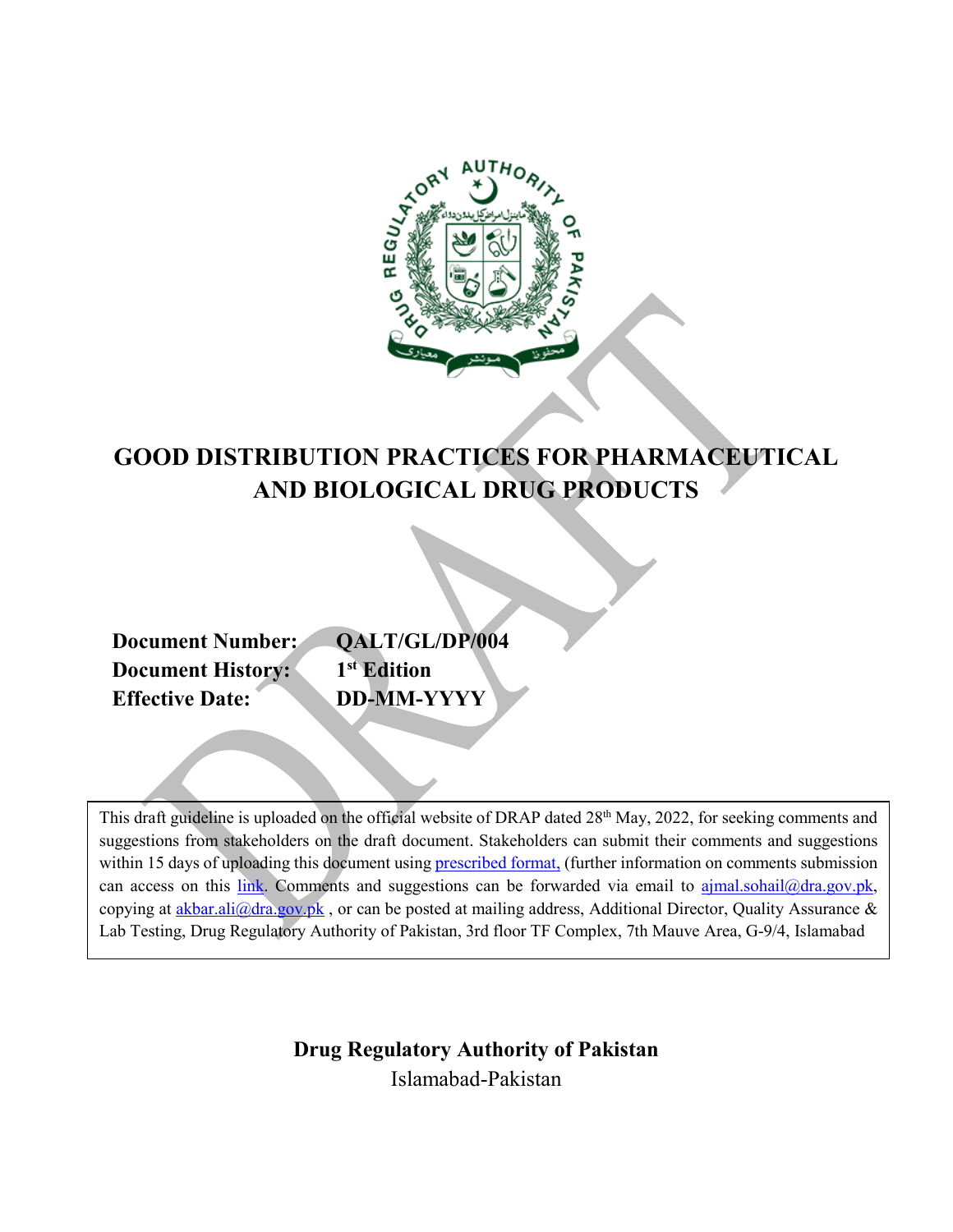# **1. HISTORY**

- This is the first edition of Guidelines on Good Distribution Practices (GDP) for Pharmaceutical
- and Biological Product.

# <span id="page-1-0"></span>**2. APPLICATION-Guidance for Industry**

- This document is applicable on the pharmaceutical and biological drugs' manufacturers, importers,
- exporters, suppliers, distributors, wholesalers, and related entities involved in the supply chain of
- pharmaceutical and biological products.
- This document will also serve as a guide for regulators for implementation, as well as for public
- and private healthcare institutions, donor agencies, and healthcare workers involved in the
- procurement, trade, and distribution of pharmaceutical and biological products.

# <span id="page-1-1"></span>**3. PURPOSE**

- These guidelines are intended to ensure the integrity and quality of pharmaceutical and biological
- products during all aspects of distribution and supply chain. In order to maintain the quality of
- pharmaceutical and biological products, every activity in the distribution should be carried out
- according to the principles of Good Storage Practice (GSP) and Good Distribution Practice (GDP).
- This document outlines the principles for the safe storage and distribution of pharmaceutical and
- biological products, emphasizing the importance of compliance to Good Distribution Practices by
- all parties involved, which greatly outlines best practices for their roles and responsibilities, from
- the manufacturer to the person dispensing or providing pharmaceutical and biological products to
- the patient or consumer.
- These recommendations provided in these guidelines are in addition to the national and provincial
- drug laws (DRAP Act 2012, Drug Act 1976 and rules frame thereunder) as applicable on the manufacturers, importers, distributors, wholesalers and other relevant entities involved in the
- supply chain of drug products. These guidelines are not purported to be an interpretation of law
- and is for guidance purposes only.
-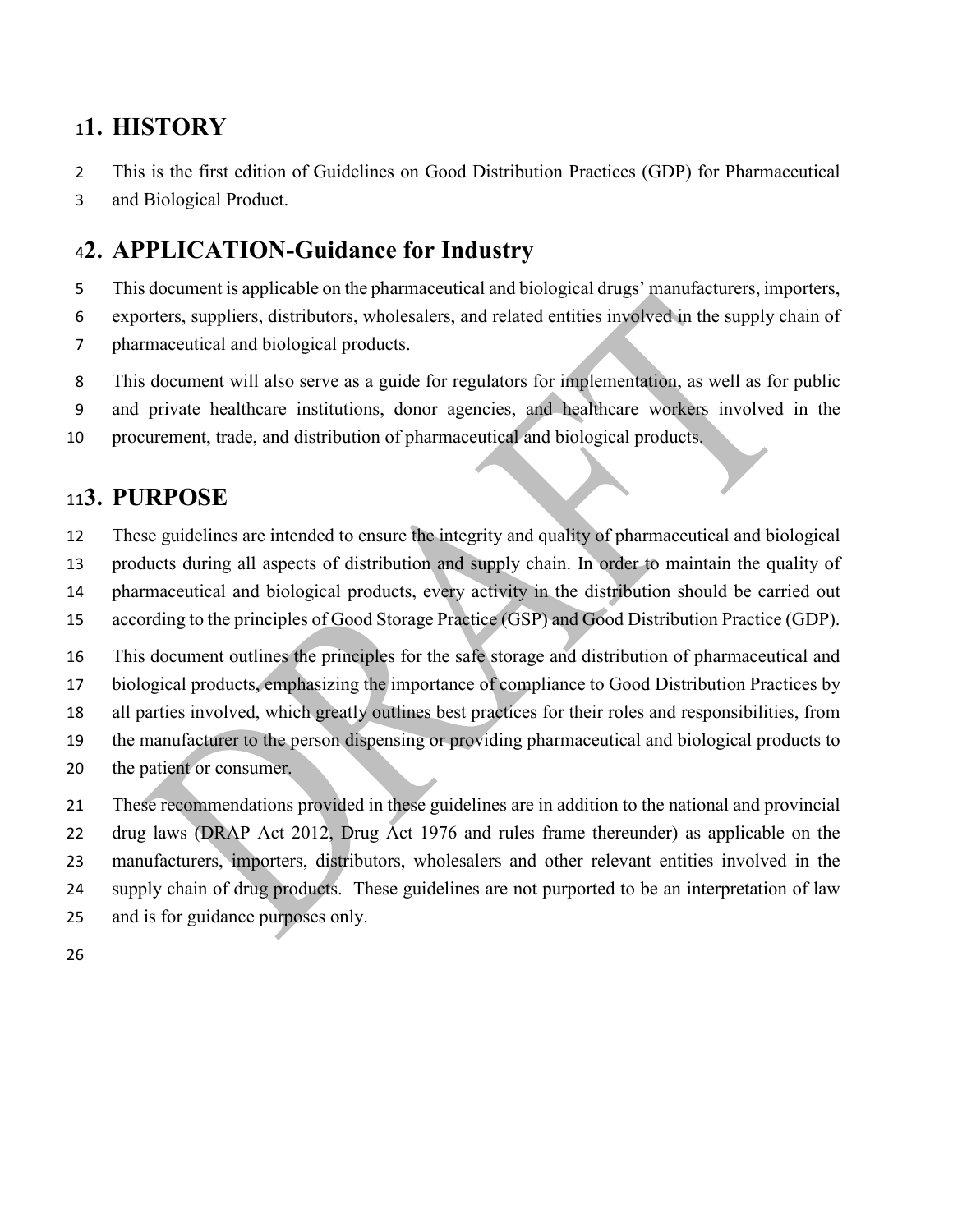| 1              |      | <b>TABLE OF CONTENTS</b>                                                   |  |
|----------------|------|----------------------------------------------------------------------------|--|
| $\overline{2}$ | 1.   |                                                                            |  |
| 3              | 2.   |                                                                            |  |
| 4              | 3.   |                                                                            |  |
| 5              | 4.   |                                                                            |  |
| 6              | 5.   |                                                                            |  |
| 7              | 6.   |                                                                            |  |
| 8              | 7.   |                                                                            |  |
| 9              | 7.1. |                                                                            |  |
| 10             | 7.2. |                                                                            |  |
| 11             | 7.3. |                                                                            |  |
| 12             | 7.4. |                                                                            |  |
| 13             | 7.5. |                                                                            |  |
| 14             | 7.6. |                                                                            |  |
| 15             | 7.7. | Deviations, Investigations and Corrective and Preventive Actions (CAPA) 12 |  |
| 16             |      |                                                                            |  |
| 17             | 8.1. |                                                                            |  |
| 18             | 8.2. |                                                                            |  |
| 19             | 8.3. |                                                                            |  |
| 20             | 8.4. |                                                                            |  |
| 21             | 8.5. |                                                                            |  |
| 22             | 8.6. |                                                                            |  |
| 23             | 8.7. |                                                                            |  |
| 24             | 8.8. | Personnel Record                                                           |  |
| 25             | 8.9. |                                                                            |  |
| 26             |      |                                                                            |  |
| 27             | 9.1. |                                                                            |  |
| 28             | 9.2. |                                                                            |  |
| 29             | 9.3. |                                                                            |  |
| 30             | 9.4. |                                                                            |  |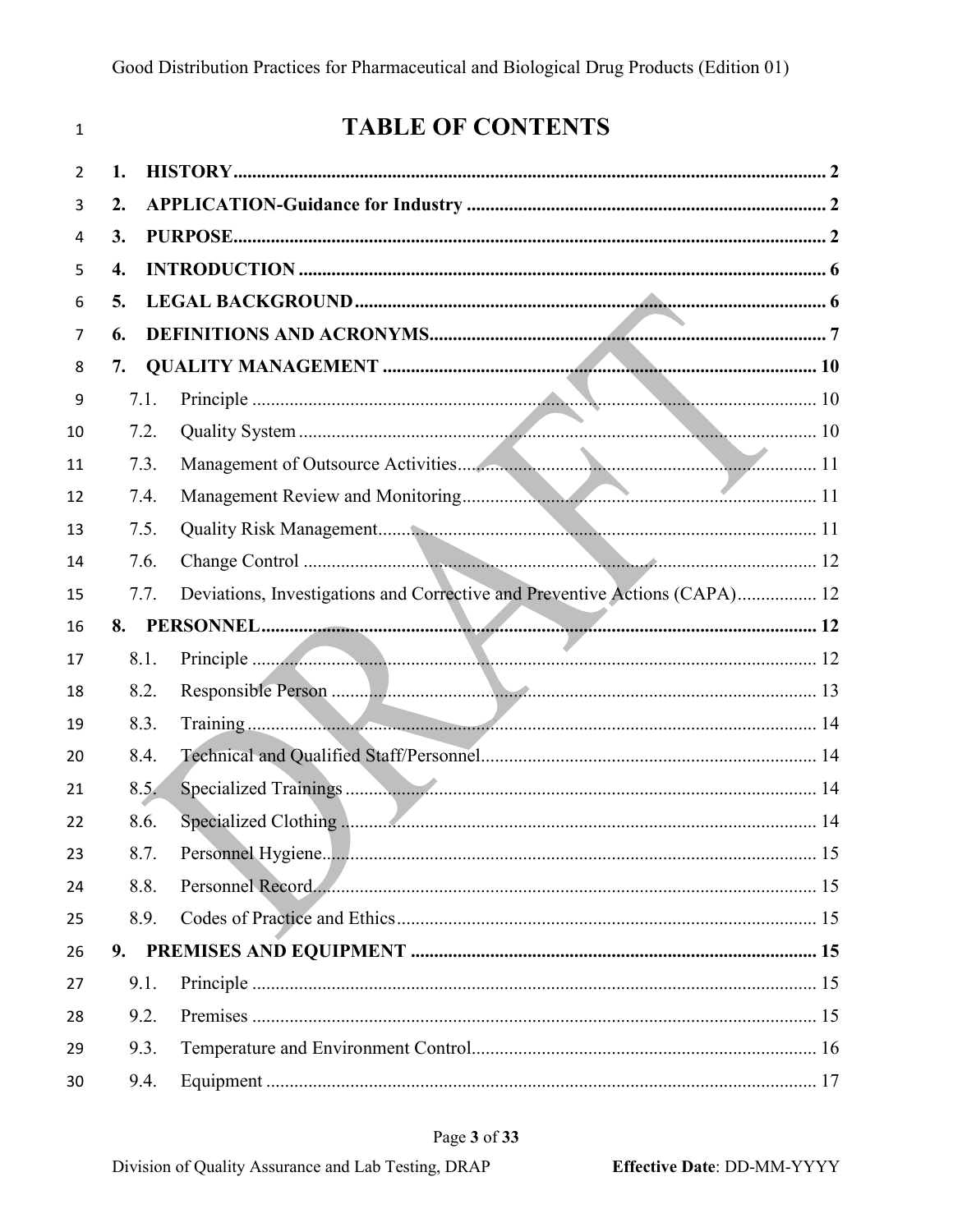| $\mathbf{1}$ | 9.5.   |                                                                |
|--------------|--------|----------------------------------------------------------------|
| 2            | 9.6.   |                                                                |
| 3            |        |                                                                |
| 4            | 10.1.  |                                                                |
| 5            | 10.2.  |                                                                |
| 6            |        |                                                                |
| 7            | 11.1.  |                                                                |
| 8            | 11.2.  |                                                                |
| 9            | 11.3.  |                                                                |
| 10           | 11.4.  |                                                                |
| 11           | 11.5.  |                                                                |
| 12           | 11.6.  |                                                                |
| 13           | 11.7.  |                                                                |
| 14           | 11.8.  |                                                                |
| 15           | 11.9.  |                                                                |
| 16           | 11.10. |                                                                |
| 17           | 11.11. |                                                                |
| 18           | 11.12. |                                                                |
| 19           |        | 12. COMPLAINTS, RETURNS, SUSPECTED FALSIFIED DRUG PRODUCTS AND |
| 20           |        |                                                                |
| 21           | 12.1.  |                                                                |
| 22           | 12.2.  |                                                                |
| 23           | 12.3.  |                                                                |
| 24           | 12.4.  |                                                                |
| 25           | 12.5.  | Recall  27                                                     |
| 26           |        |                                                                |
| 27           | 13.1.  |                                                                |
| 28           | 13.2.  |                                                                |
| 29           | 13.3.  |                                                                |
| 30           |        |                                                                |
| 31           | 14.1.  | 29                                                             |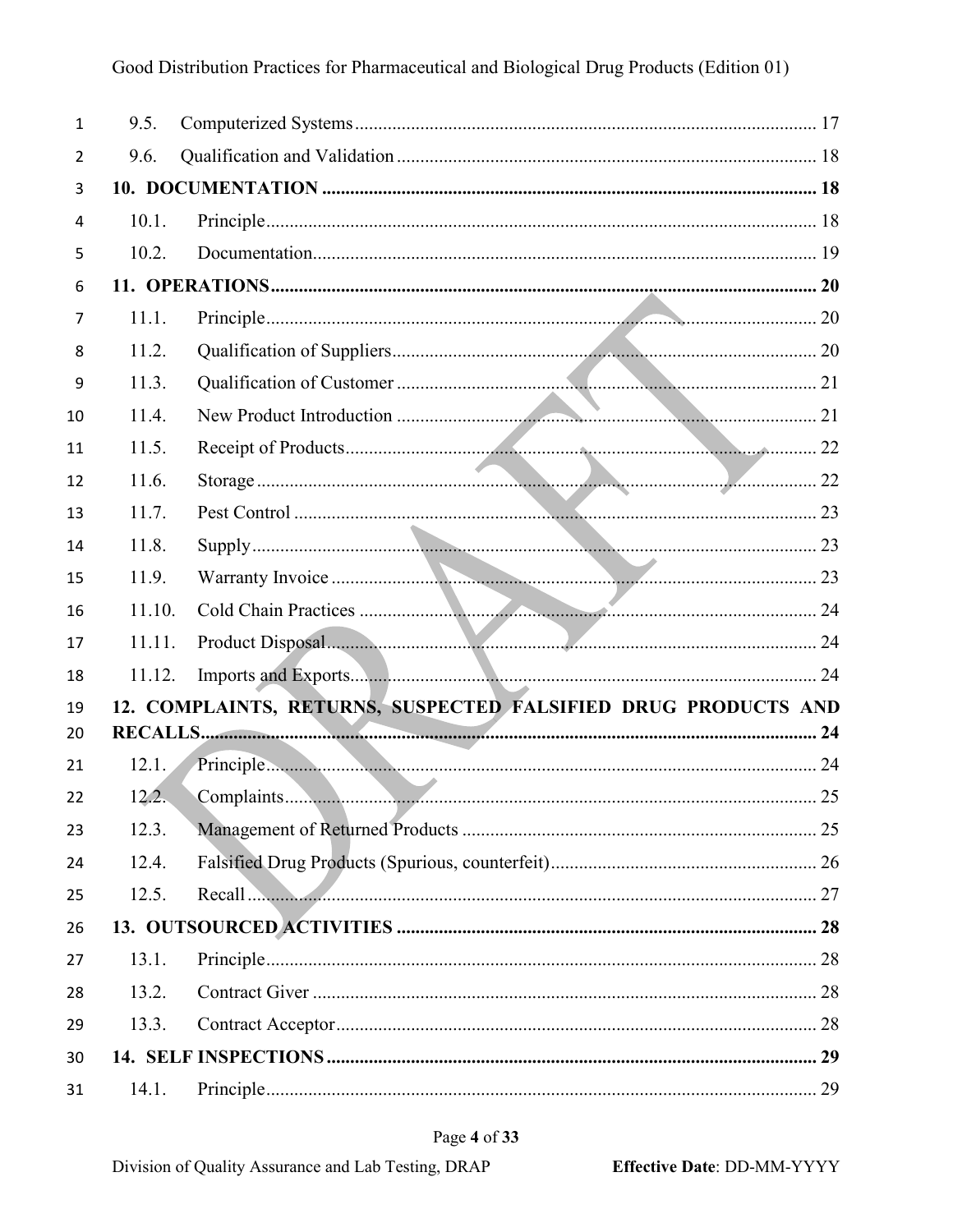### Good Distribution Practices for Pharmaceutical and Biological Drug Products (Edition 01)

| $2^{\circ}$ |              |  |
|-------------|--------------|--|
|             |              |  |
|             |              |  |
|             | $5 \t 15.3.$ |  |
|             |              |  |
|             |              |  |
|             |              |  |
|             |              |  |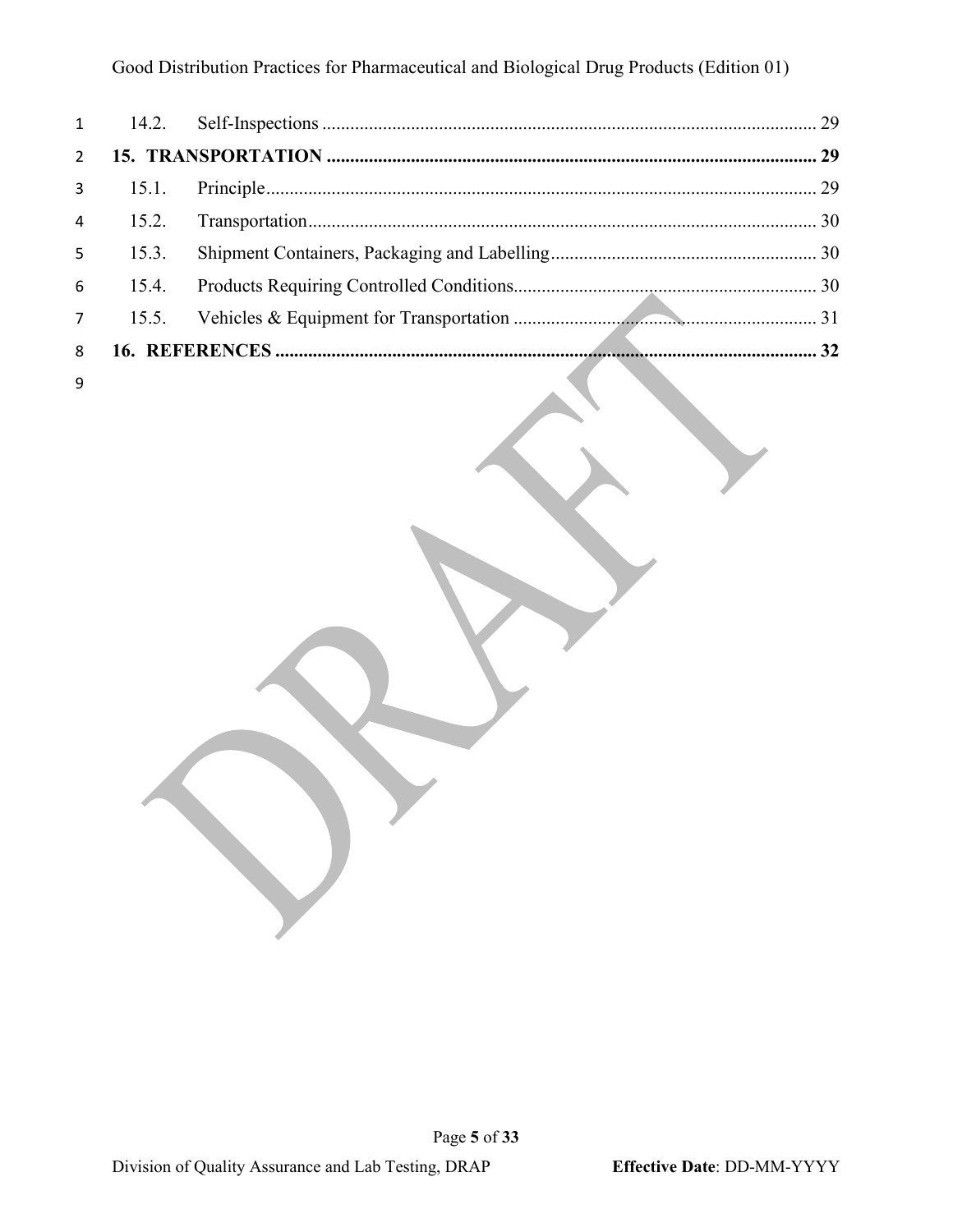# <span id="page-5-0"></span>**4. INTRODUCTION**

Distribution of pharmaceutical and biological products is an important activity in the integrated

supply-chain management of these products. In current world, supply chain and distribution

system of drug products is increasingly complex as it involves various entities which are generally

responsible for the handling, storage, and distribution of such products. These guidelines provide

appropriate systems and structure to assist distributors and wholesalers in planning and conducting

their activities, which will be helpful in prevention of proliferation of unauthorized/unregistered,

substandard and falsified products in the market.

This guidance document sets out appropriate steps to assist in fulfilling the responsibilities

involved in the different aspects of the distribution process, and intended to apply to all steps in

the distribution/supply chain. The relevant sections should be considered by various role players

as applicable to their role in the distribution process. Compliance with these guidelines will ensure

control of the distribution chain and consequently maintain the quality and the integrity of supply

chain system.

Distribution of drug products includes all activities consisting of procuring, holding, supplying,

importing, or exporting of products. Such activities are carried out by the marketing authorization

/registration holder including manufacturers/importers or their authorized distributors, which

supply products to the pharmacies/licensed drug sale outlets and healthcare institutions which are

entitled to dispense drug products to the public.

 Weak points in the distribution processes of drug products provide an avenue for substandard and falsified (SF) products to enter the supply chain. This is a concern in both developed and developing countries. DRAP in collaboration with the Drug Control Organizations of all federating units including Provincial governments, States and Territories intended to develop a joint approach to maintain an integrated supply chain system to ensure provision of safe, quality, and efficacious drug products to the public, and eradicate substandard and falsified products through blockage of 26 their entry into the supply chain system.

# <span id="page-5-1"></span>**5. LEGAL BACKGROUND**

28 Under section 7c(ix) of the Drug Regulatory Authority of Pakistan Act 2012, DRAP is empowered to implement internationally recognized standards such as Good Laboratory Practices (GLP),current Good Manufacturing Practices cGMP, Good Distribution Practices (GDP), cold chain management, bioequivalence studies, stability studies, anti-spurious codes, clinical trials, biosimilar evaluations, and endorsement and systematic implementation of World Health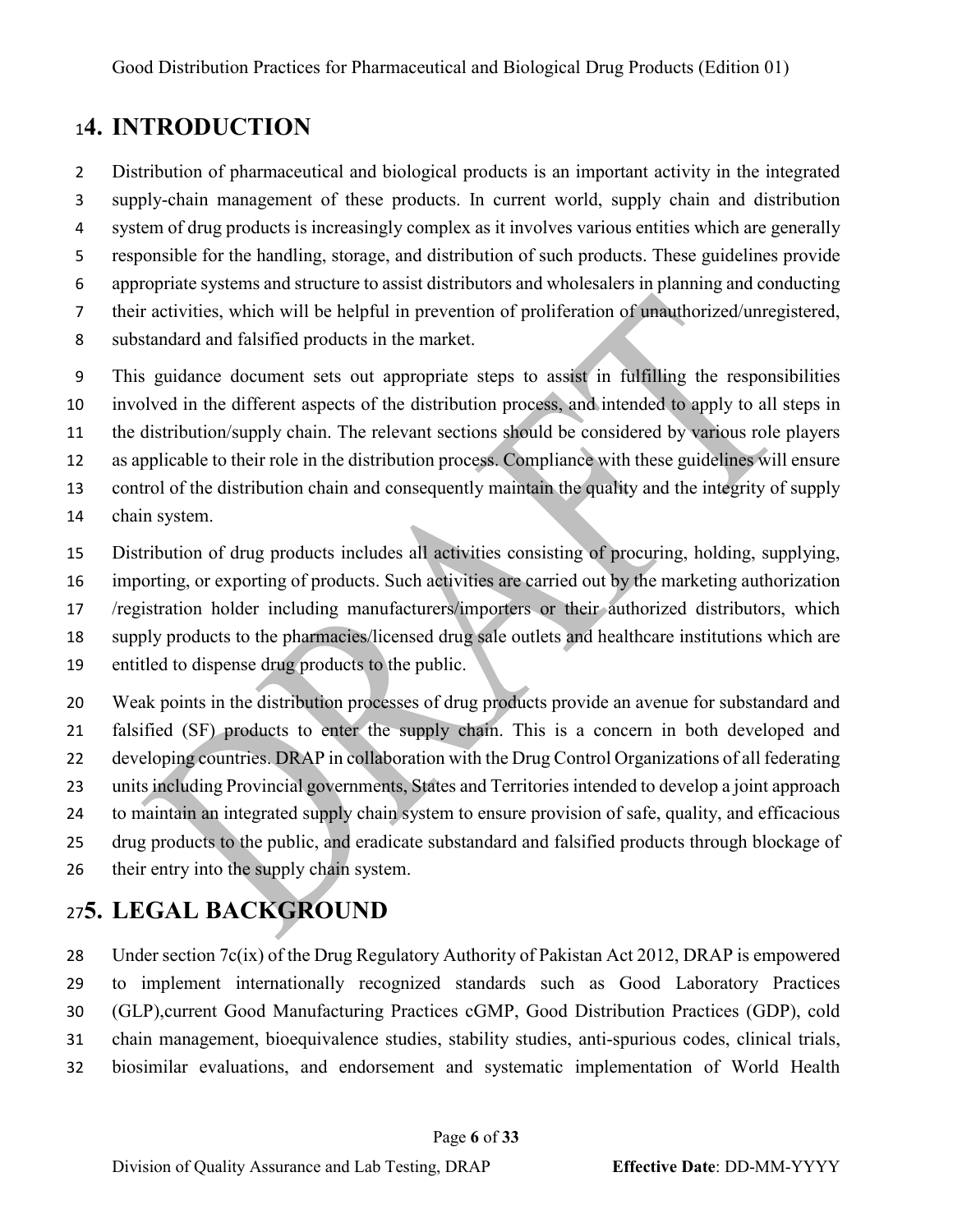Good Distribution Practices for Pharmaceutical and Biological Drug Products (Edition 01)

- 1 Organization, International Conference on Harmonization and Food and Drug Administration 2 guidelines etc.
- 3 Under section 7(f) of DRAP Act 2012, DRAP is empowered to coordinate at policy level and
- 4 provide policy guidance to the Provincial Government in the performance of their functions with
- 5 a purpose to bring uniformity.
- 6 Under section 7(t) of DRAP Act 2012, DRAP is empowered to develop, issue, adopt, and enforce
- 7 the standards and guidelines to ensure safety, efficacy, and quality of therapeutic goods with
- 8 rational use at reasonable price.
- 9

# <span id="page-6-0"></span><sup>10</sup>**6. DEFINITIONS AND ACRONYMS**

| <b>Agreement</b>                    | Arrangement undertaken by and legally binding on parties.                                                                                                                                                                                                                             |
|-------------------------------------|---------------------------------------------------------------------------------------------------------------------------------------------------------------------------------------------------------------------------------------------------------------------------------------|
| <b>Authorized</b><br><b>Officer</b> | Officer appointed and entrusted to issue import clearance certificate<br>under section 9 of Drug Import export rule                                                                                                                                                                   |
| <b>Batch</b>                        | A quantity of any pharmaceutical product produced during a given cycle<br>of manufacture;                                                                                                                                                                                             |
| <b>Batch Number</b>                 | A distinctive combination of numbers and/or letters which uniquely<br>identifies a batch, for example, on the labels, its batch records and<br>corresponding certificates of analysis                                                                                                 |
| <b>Change Control</b>               | The processes and procedures to manage system changes.                                                                                                                                                                                                                                |
| <b>Clearance</b><br>Certificate     | A certificate issued on invoice of imported material before release of<br>consignment form customs                                                                                                                                                                                    |
| <b>DML</b>                          | Drug Manufacturing License                                                                                                                                                                                                                                                            |
| <b>DRAP</b>                         | Drug Regulatory Authority of Pakistan                                                                                                                                                                                                                                                 |
| <b>DSL</b>                          | Drug Sale License                                                                                                                                                                                                                                                                     |
| <b>E-Commerce</b>                   | Electronic /online Commerce                                                                                                                                                                                                                                                           |
| <b>Falsified</b><br>Product         | Falsified product contains both spurious and counterfeit terms. A<br>factitious pharmaceutical product which is deliberately and fraudulently<br>mislabeled with respect to identity and/or source. Counterfeiting can<br>apply to both branded and generic products, and counterfeit |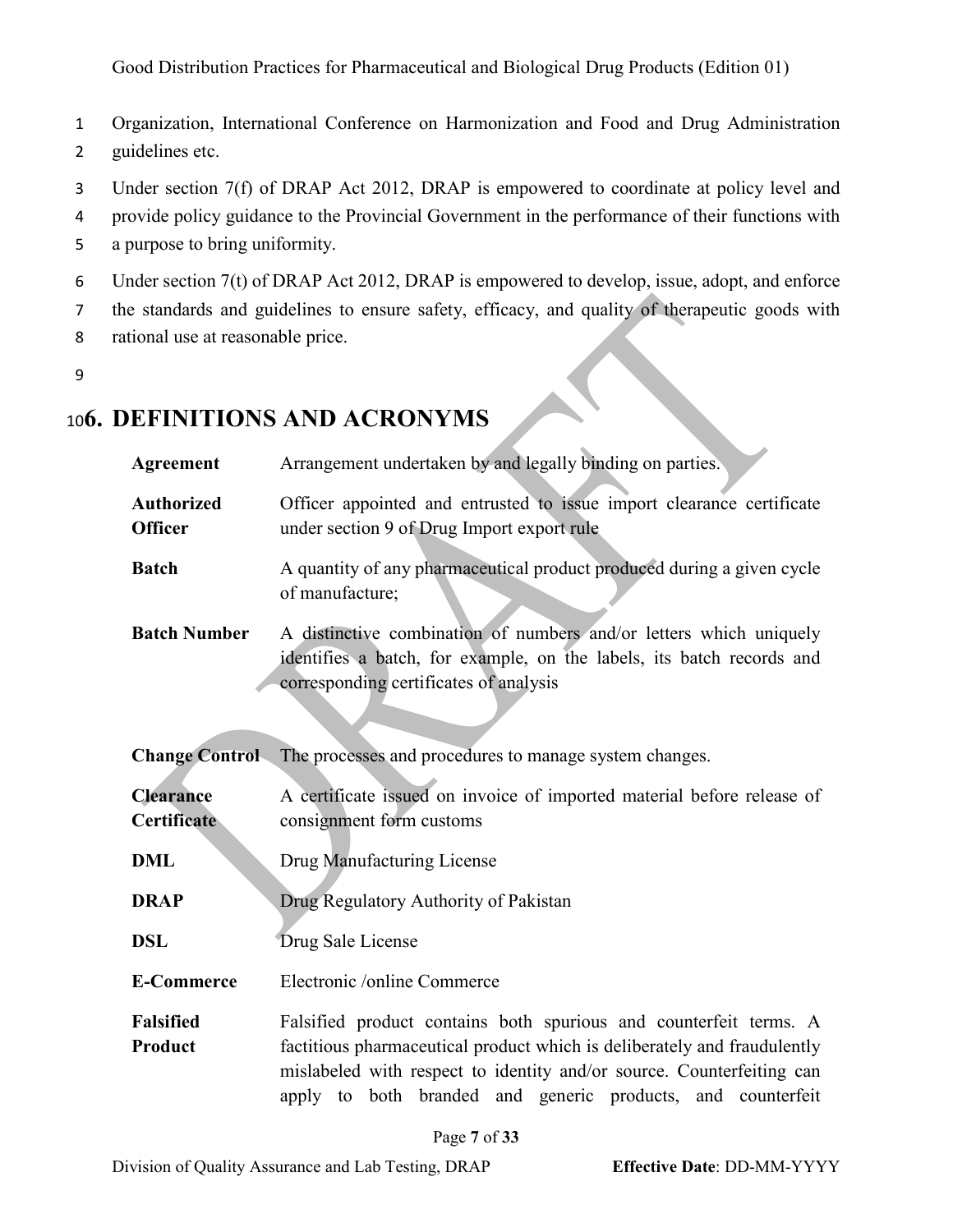pharmaceutical products may include products with the correct ingredients, with the wrong ingredients, without active ingredients, with an incorrect quantity of active ingredient or with fake packaging

- FEFO First Expire First Out
- GDP Good Distribution Practices; is that part of quality assurance which ensures that the quality of drug products is maintained throughout all stages of the supply chain from the site of manufacturer to the pharmacy or person authorized or entitled to supply drug products to the public.
- **GLP** Good Laboratory Practices
- **GMP** Good Manufacturing Practices
- **GPS** Global Positioning system
- **GSP** Good storage Practices
- **HVAC** Humidity Ventilation Air conditioning
- **ISO** International Standard Organization
- L.C<sub>letter</sub> of credit
- **MA** Marketing Authorization is the registration of that drug product by the Registration Board of DRAP
- **NGO** Non-Governmental organization
- **Qualified**  Legally defined personnel having prescribed qualification

**Person**

**(SOP)**

**Recall** Return of pharmaceutical products from end user to distributor due to quality defect or other specified reason

**Standard operating Procedure**  A set of instructions having the force of a directive, covering those features of operations that lend themselves to a definite or standardized procedure without loss of effectiveness.

**Temperature Deep freeze:** Below -15 °C **In a refrigerator:**  $+2$  to  $+8$  °C **Cold or Cool:**  $+8$  to  $+15$  °C **Room Temperature:**  $+15$  to  $+25$  °C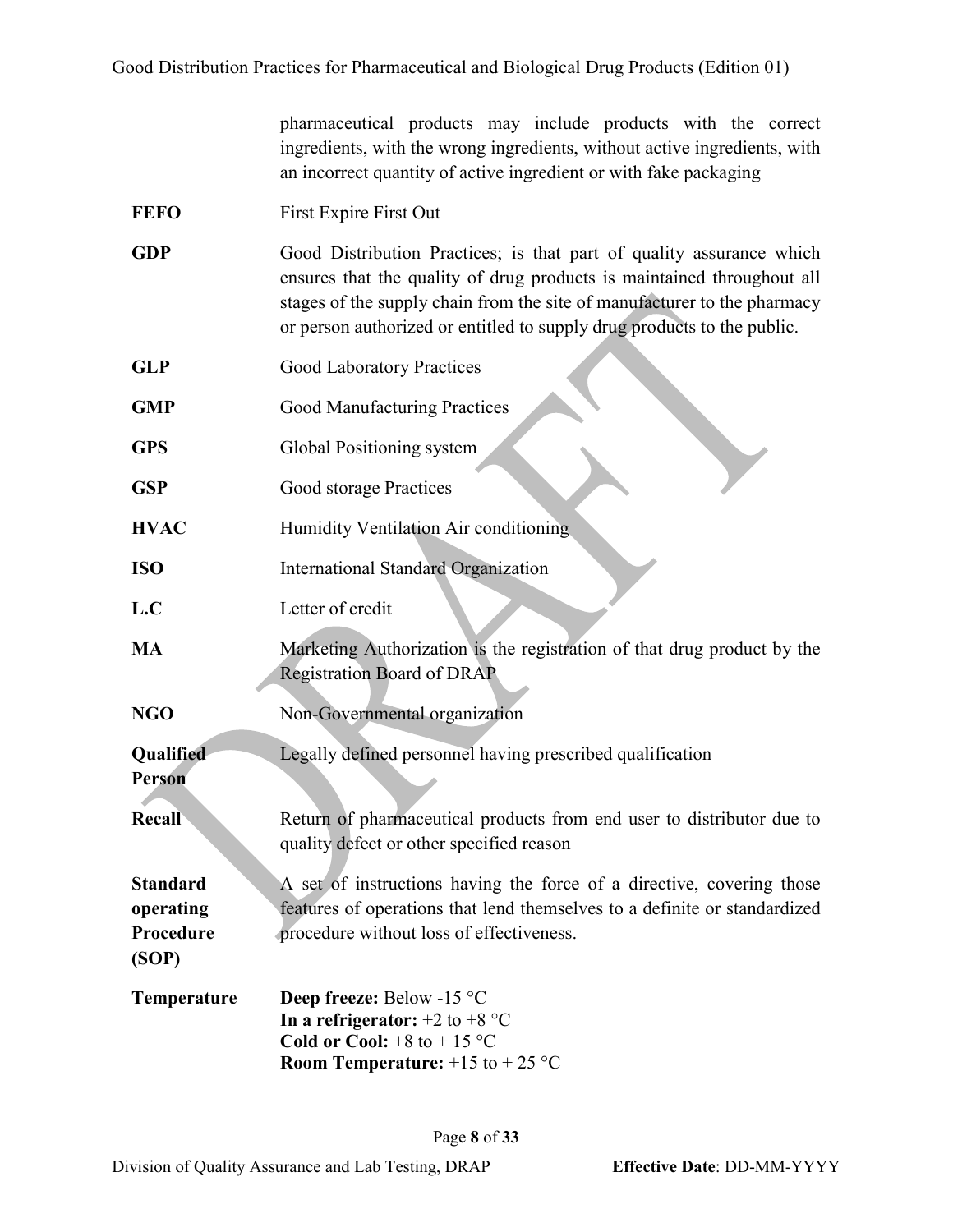Good Distribution Practices for Pharmaceutical and Biological Drug Products (Edition 01)

**Ambient:** The required storage temperature of non-refrigerated medicinal product; usually stated on the product as 'store below 25 °C' or 'store below 30 °C'.

UPS Uninterrupted power supply

**Warranty** A quality assurance statement given by manufacturer or authorized distributor that pharmaceutical product complies with all applied condition of Act and rules.

1 2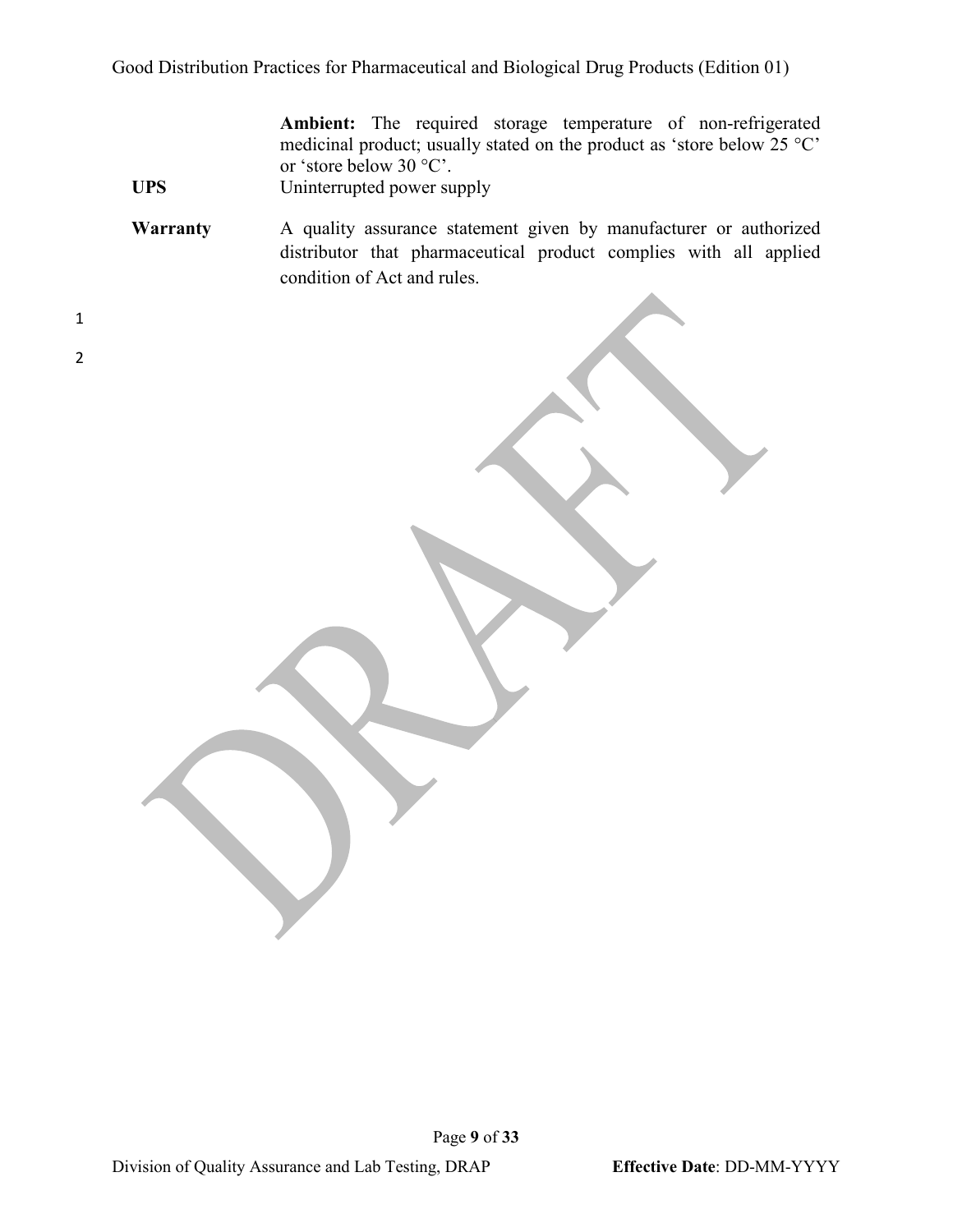- The following sections provide core guidelines for the entities involved in the distribution and
- supply chain of pharmaceutical and biological products and recommends good practices to be
- adopted to maintain the quality, safety, and efficacy of drug products in the entire supply chain
- system. These guidelines are adopted based on the PIC/s guide to Good Distribution Practices for
- 5 Medicinal Products PE 011-1, Dated 1<sup>st</sup> June, 2014.

# <span id="page-9-0"></span>**7. QUALITY MANAGEMENT**

## <span id="page-9-1"></span>**7.1. Principle**

 Distributors should develop and maintain a quality system setting out responsibilities, processes and risk management principles in relation to their activities. All distribution activities should be clearly defined in procedures and systematically reviewed. All critical steps of distribution processes and significant changes should be justified and where relevant validated. The quality system is the responsibility of the organization's management and requires their leadership and active participation and should be supported by staff commitment.

## <span id="page-9-2"></span>**7.2. Quality System**

 The system for managing quality should encompass the organizational structure, procedures, processes and resources, as well as activities necessary to ensure confidence that the product delivered maintains its quality and integrity and remains within the legal supply chain during storage and/or transportation. The quality system should be fully documented and its effectiveness monitored. All quality system related activities should be defined and documented. A quality manual or equivalent documentation approach should be established.

- If a main distributor/wholesaler is acting as a primary distributor, technical agreements should be in place with the marketing authorization holder (MAH). These technical agreements should at least describe the GDP roles and responsibilities of both parties including details on transportation arrangements, receipt of goods, batch release arrangements, verification of safety features, customer approval, documentation, recalls, returns, customer complaints, suspected falsified medicinal products, and management of deviations and changes. The technical agreement serves as a basis for defining the division of GDP activities and responsibilities between the parties. However, it is important to highlight that the distributor/wholesaler retains ultimate responsibility for ensuring that the operations conducted are compliant with GDP and legal requirements.
- Any distributor/wholesaler operating to other accredited quality standards should ensure that its
- operation also complies with the legislative and GDP guidelines.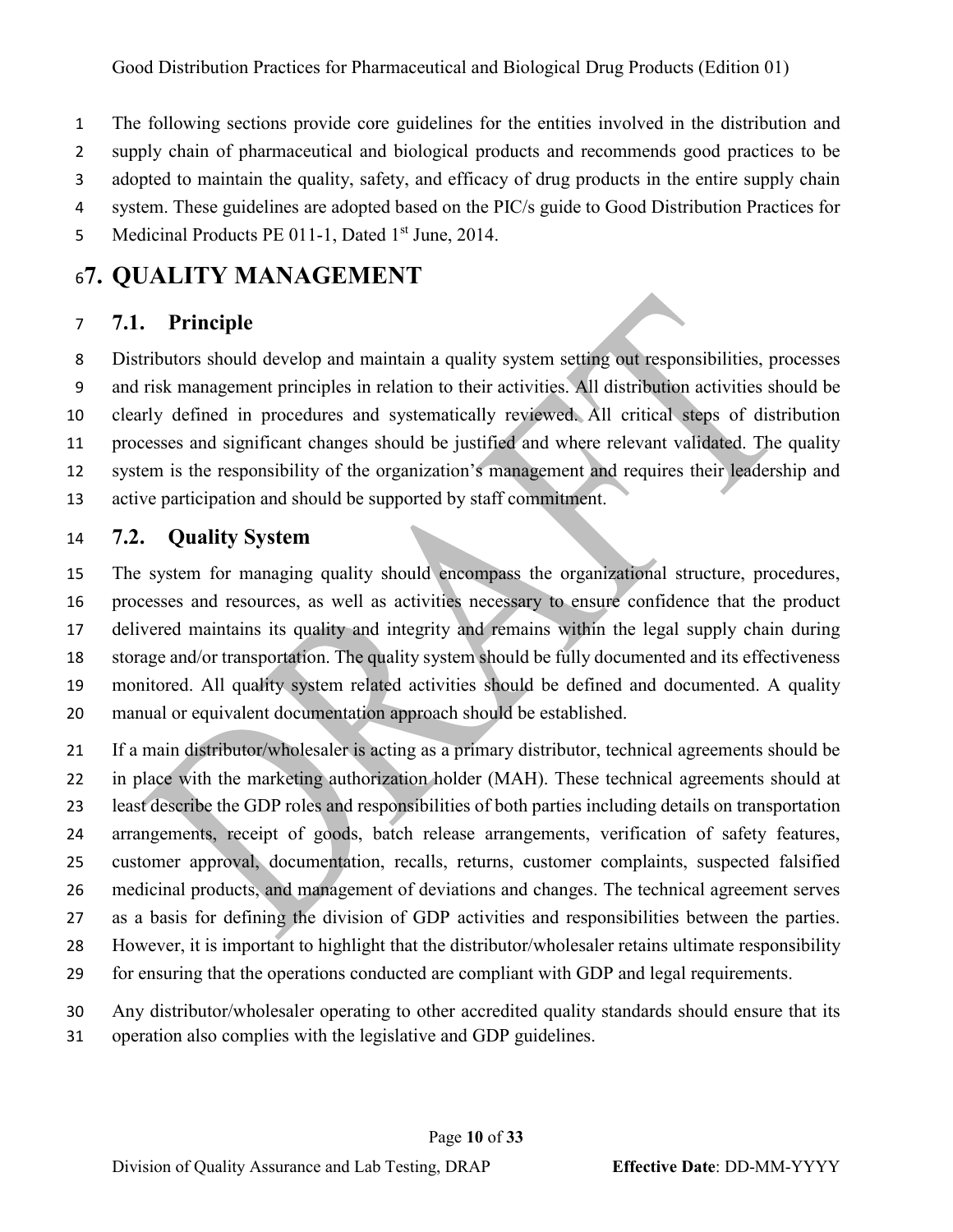Good Distribution Practices for Pharmaceutical and Biological Drug Products (Edition 01)

<span id="page-10-0"></span>**7.3. Management of Outsource Activities**

 The quality system should control and review of any outsourced activities related to the procurement, holding, supply, import or export of drug products. These processes should incorporate quality risk management.

## <span id="page-10-1"></span>**7.4. Management Review and Monitoring**

 It is imperative that management is involved, provides adequate resources, and maintains oversight of GDP compliance. The management should have a formal process for reviewing the quality system on a periodic basis. The review should include:

- i) Measurement of the achievement of quality system objectives.
- ii) Assessment of performance indicators that can be used to monitor the effectiveness of processes within the quality system such as complaints, deviations, CAPA, changes to processes, feedback on the outsourced activities, self-assessment processes including risk assessments and audits, and external assessments such as inspections, findings and customer audits.
- iii) Emerging regulations, guidance and quality issues that can impact the QMS.
- iv) Innovations that might enhance the quality system.
- v) Changes in business environment and objectives.

 The outcome of each management review of the quality system should be documented in a timely manner and effectively communicated internally.

<span id="page-10-2"></span>**7.5. Quality Risk Management**

 Quality risk management is a systematic process for the assessment, control, communication and review of risks to the quality of the medicinal product. It is a valuable component of an effective quality system. Risk management may be used to assess the risk posed to the product because of a deviation from normal practices or to justify a proposed deviation from accepted practice. The use of risk management should be based on scientific knowledge, reason and practices. The level of detail contained within the risk management process should be reflective of the level of risk to the product. Implications for product quality, security, traceability and follow up actions should be detailed. Risk assessments should be carried out by competent personnel and should be reviewed and approved by relevant personnel, including the RP. Companies should have a procedure in place and training should be provided. All documentation for risk assessments performed should be available to an inspector during an inspection.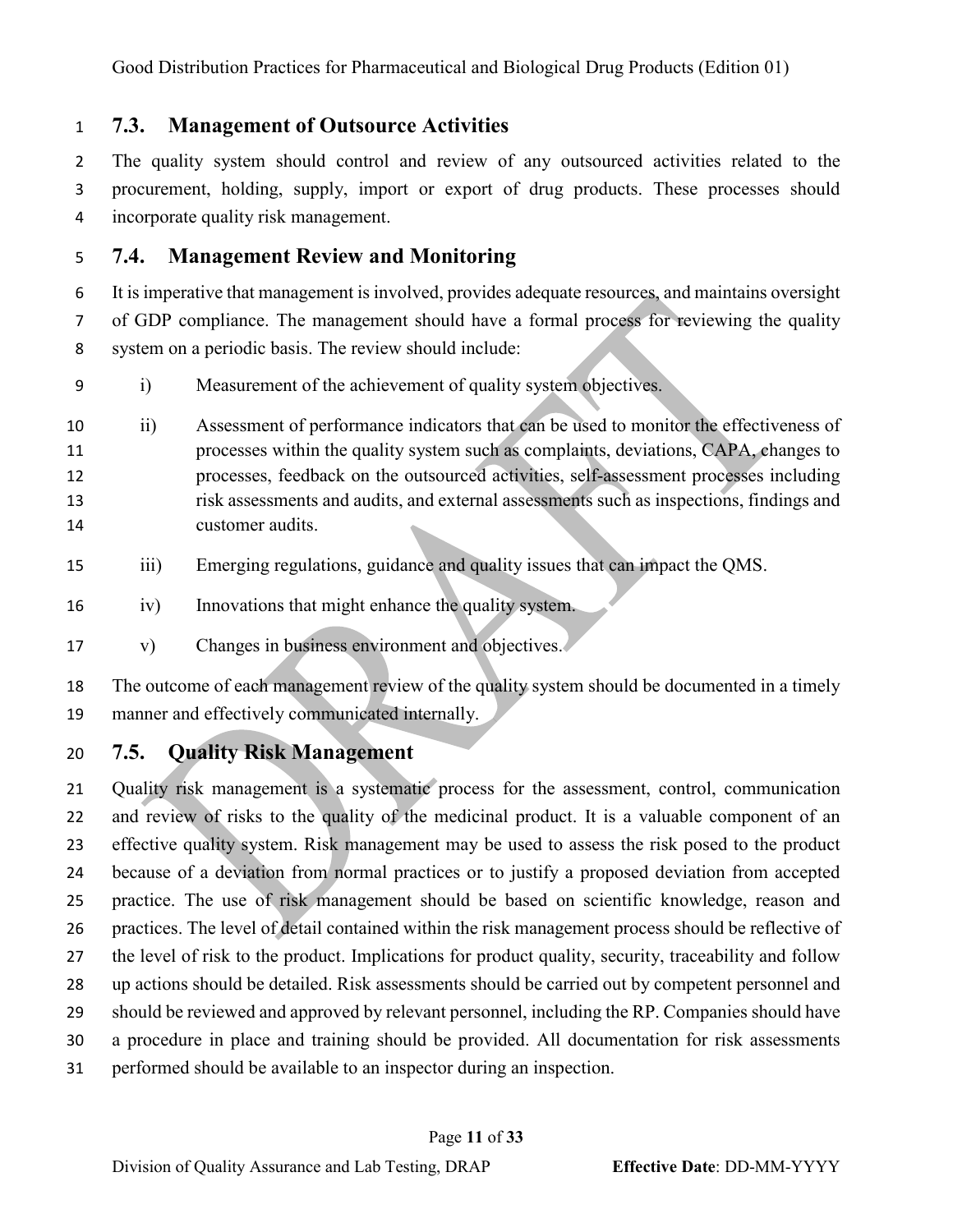### <span id="page-11-0"></span>**7.6. Change Control**

 The purpose of a change control system is to enable distributor/wholesaler to identify, document and assess changes that may impact compliance with GDP. Such changes may include, for example: a change in an insulated shipper used to transport cold chain products, a change in the settings of a heating system, or the relocation of a products storage area within a warehouse. Such changes may have a significant GDP impact and may have the potential to affect the quality of medicinal products distributed/wholesaled. Therefore, it is vital that the change is conducted in a controlled manner.

 A change control procedure to ensure that all changes to the operation are fully evaluated in terms of impact on product quality and traceability. The evaluation process should identify the areas impacted by the change, including processes, equipment, personnel, training, validation, quality system and regulatory implications. The required actions to give full effect to the change and ensure its implementation should be identified and assigned to relevant personnel. In addition, changes should be formally approved by the relevant managerial representative of the areas of the operation impacted by the change and by the responsible person (RP) prior to implementation. Changes should also be subjected to periodic review to ensure completion of actions which had been identified as required during the change control process.

## <span id="page-11-1"></span> **7.7. Deviations, Investigations and Corrective and Preventive Actions (CAPA)**

 Deviations are non-conformances with quality system requirement of GDP, Applicable laws and, or in-house procedures. A procedure should be in place outlining the process for identifying, documenting, investigating, and closing deviations and the timelines involved. Deviation investigations should aim to identify the root cause of the deviation. Corrective and preventive actions (CAPAs) may arise because of deviations, self-inspections, observations or from other incidents.

## <span id="page-11-2"></span>**8. PERSONNEL**

#### <span id="page-11-3"></span>**8.1. Principle**

 The correct distribution of medicinal products relies upon people. For this reason, there must be sufficient competent personnel to carry out all the tasks for which the wholesale distributor is responsible. Individual responsibilities should be clearly understood by the staff and be recorded.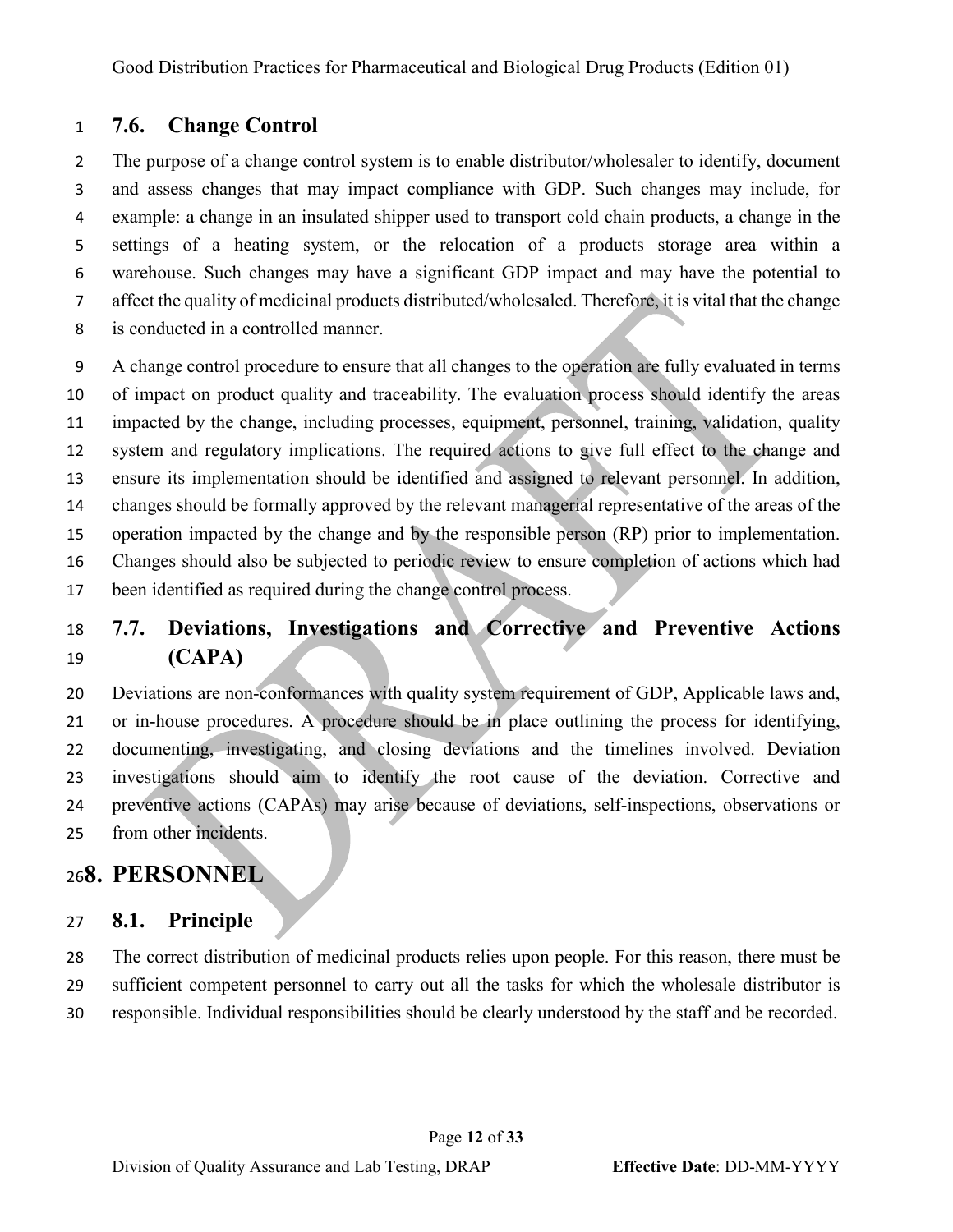## <span id="page-12-0"></span>**8.2. Responsible Person**

 The distributor/wholesaler is required to appoint a management representative to act in the role of responsible person (RP). One of the qualified persons can be designated as RP or it can be another key member of staff accountable for ensuring that the quality, safety, and traceability of products is maintained within the supply chain. Several the GDP requirements may be delegated by the RP to other members of staff; however, they must personally: i. Ensure that the quality system is implemented and maintained. ii. Release returned products to saleable stock. iii. Approve, sign and date all SOPs. iv. Be involved in the approval of suppliers and customers. v. Focusing on the management of authorized activities and the accuracy and quality of records. vi. Ensuring that initial and continuous training programs are implemented and maintained. vii. Coordinating and promptly performing any recall operations for drug products. viii. Ensuring that relevant customer complaints are dealt with effectively. ix. Ensuring that supplier and customers are approved. x. Approving any subcontracted activities which may impact on GDP. xi. Ensuring that self-inspections are performed at appropriate regular intervals following a prearranged program and necessary corrective measures are put in place. xii. Keeping appropriate records of any delegated duties. xiii. Deciding on the disposition of returned, rejected, recalled, or falsified products. xiv. Approving any returns to saleable stock. xv. Ensuring that any additional requirements imposed on certain products by national and provincial law are adhered to. In addition, they should be involved in the process whereby any decision is made to quarantine or dispose of returned, rejected, recalled, or falsified products. This system should be in comply with 27 the guidance on [rapid alert and recall system for defective therapeutic goods](https://www.dra.gov.pk/publications/guidelines/qa-lt/) issued by the Drug Regulatory Authority of Pakistan. For returned products being disposed of, the RP need not approve each disposal but is required to maintain oversight of the process. The RP does, however, need to approve each return to saleable stock of a returned product. The marketing authorization holder should be involved in the decision-making process relating to recalls and suspected falsified medicinal products. The decision should be documented and recorded.

RPs should have sufficient pharmaceutical knowledge and experience to ensure full discharge of

their responsibilities. Distributor/wholesaler should have precise criteria for the selection of

suitable candidates for undertaking the role of RP. This should consider the complexity of the

- distribution/wholesale operation and the expertise and personal knowledge of the candidate. Key
- considerations in this regard are knowledge and understanding of:

#### Page **13** of **33**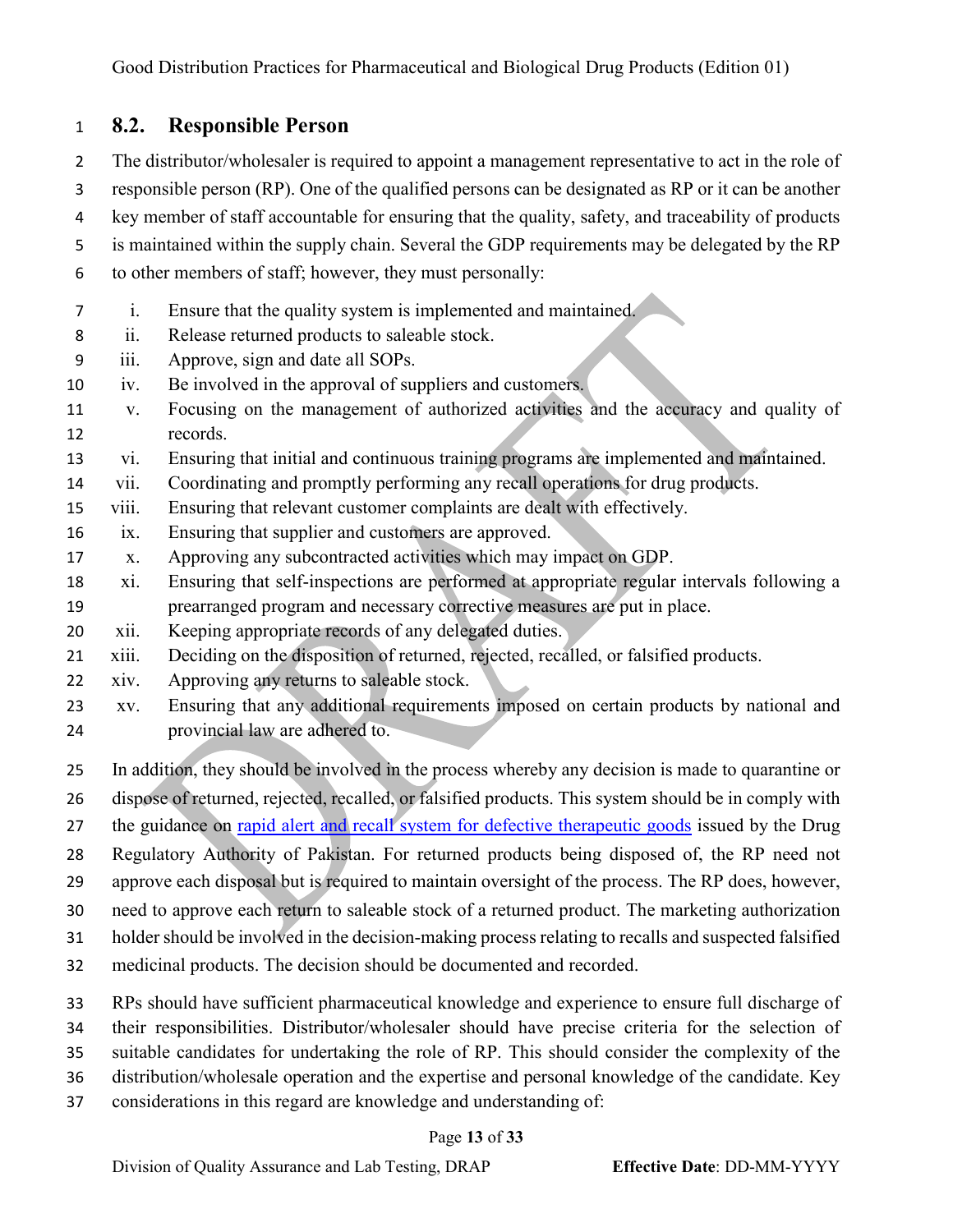- i. The conditions of the distribution-wholesale authorization for which they are nominated.
- ii. The products distributed/wholesaled under the authorization and the conditions necessary for their safe storage and distribution.
- iii. Relevant provisions of the current applicable Acts and Rules pertaining to the distribution and wholesaling of drug products.
- 

## <span id="page-13-0"></span>**8.3. Training**

- All personnel involved in distribution/wholesale should be adequately trained on all activities and
- their training schedule should be regularly monitored and updated in line with the best international
- practices. They should have the appropriate competence and experience prior to commencing their
- tasks.
- Personnel should receive initial and continuing training relevant to their role, based on written
- procedures and in accordance with a written training program. The personnel should also maintain
- their competence in GDP through regular training. In addition, training should also include aspects
- of product identification and avoidance of falsified medicines entering the supply chain. A record
- of all training should be kept, and the effectiveness of training should be periodically assessed and
- documented.

## <span id="page-13-1"></span>**8.4. Technical and Qualified Staff/Personnel**

 National/Provincial regulations relating to the qualifications and experience of personnel should be adhered to.

## <span id="page-13-2"></span>**8.5. Specialized Trainings**

 Personnel dealing with hazardous pharmaceutical products (such as highly active materials, radioactive materials, narcotics, and other hazardous, environmentally sensitive and/or dangerous pharmaceutical products, as well as products presenting special risks of abuse, fire, or explosion) should be given specific training.

## <span id="page-13-3"></span>**8.6. Specialized Clothing**

- Personnel involved in the distribution of pharmaceutical products should wear garments suitable
- for the activities that they perform. Personnel dealing with hazardous pharmaceutical products,
- including products containing materials that are highly active, toxic, and infectious or sensitizing,
- should be provided with protective garments as necessary.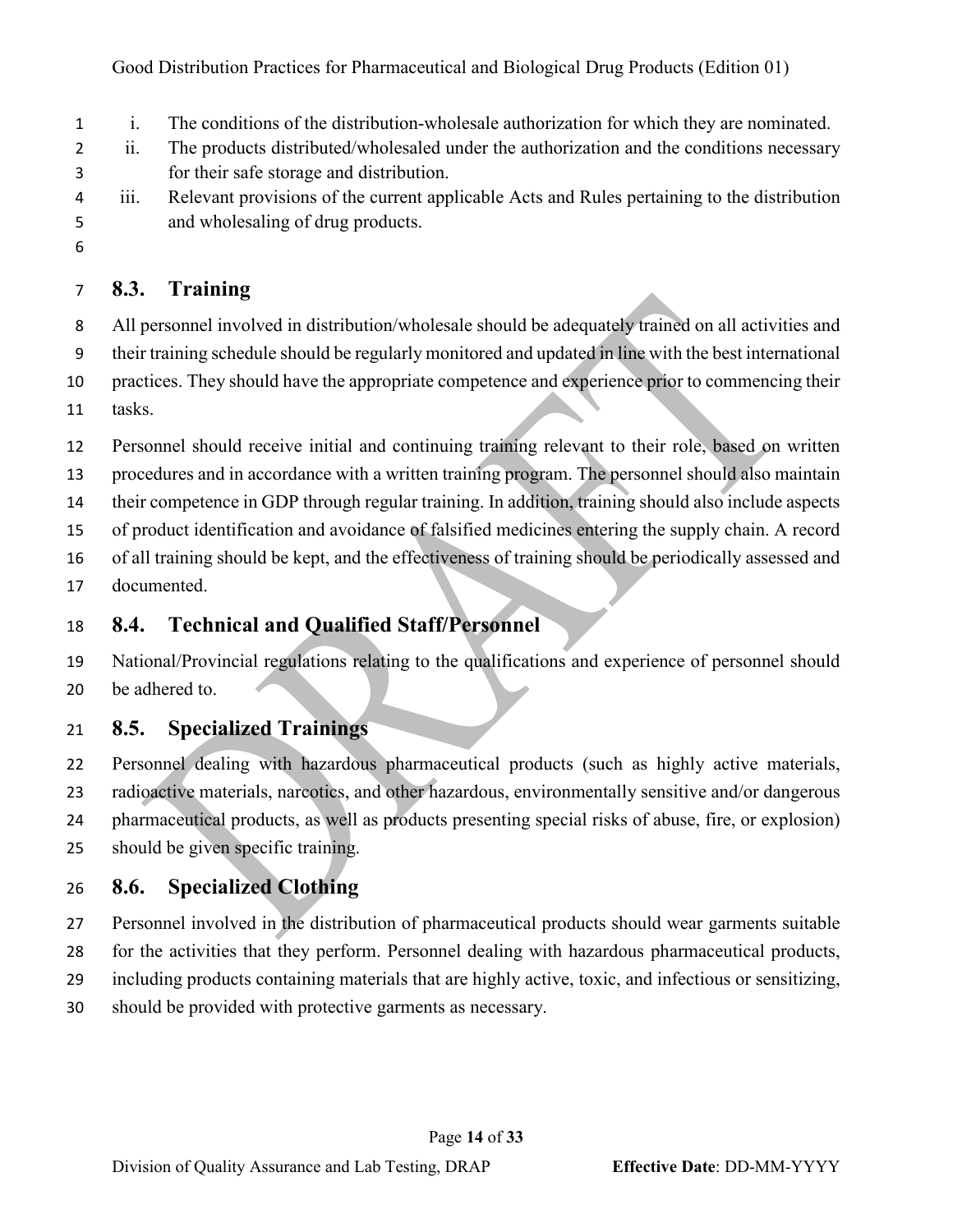## <span id="page-14-0"></span>**8.7. Personnel Hygiene**

 Appropriate procedures relating to personnel hygiene, relevant to the activities to be carried out, should be established, and observed. Such procedures should cover health, hygiene, and clothing of personnel.

## <span id="page-14-1"></span>**8.8. Personnel Record**

 Procedures and conditions of employment for employees, including contract and temporary staff, and other personnel having access to pharmaceutical products must be designed and administered to assist in minimizing the possibility of such products coming into the possession of unauthorized persons or entities.

### <span id="page-14-2"></span>**8.9. Codes of Practice and Ethics**

 Ethical codes must be of practiced by the all the personnel involved in distribution and wholesale setups. Responsible person must have an oversight on the activities carried out by the staff and any suspicious activity, or involvement in the distribution of unauthorized/suspected drug products, or found to be implicated in, any activities relating to the misappropriation, tampering, diversion or counterfeiting of any product, shall be stopped and immediately report to the relevant provincial and federal drug control authorities.

## <span id="page-14-3"></span>**9. PREMISES AND EQUIPMENT**

## <span id="page-14-4"></span>**9.1. Principle**

 Distributor/wholesaler must have suitable and adequate premises, installations, and equipment to ensure proper storage and distribution of products in accordance to the applicable provincial rules for sale, storage and distribution of drug products. In particular, the premises should be clean, dry, and maintained within acceptable temperature limits.

## <span id="page-14-5"></span>**9.2. Premises**

 The premises should be designed or adapted to ensure that the required storage conditions are maintained. They should be suitably secure, structurally sound and of sufficient capacity to allow safe storage and handling of the drug products. Storage areas should be provided with adequate lighting to enable all operations to be carried out accurately and safely.

The drug products should be stored in segregated areas which are clearly marked and have access

restricted to authorized personnel. Any system replacing physical segregation, such as electronic

segregation based on a computerized system, should provide equivalent security, and should be

validated.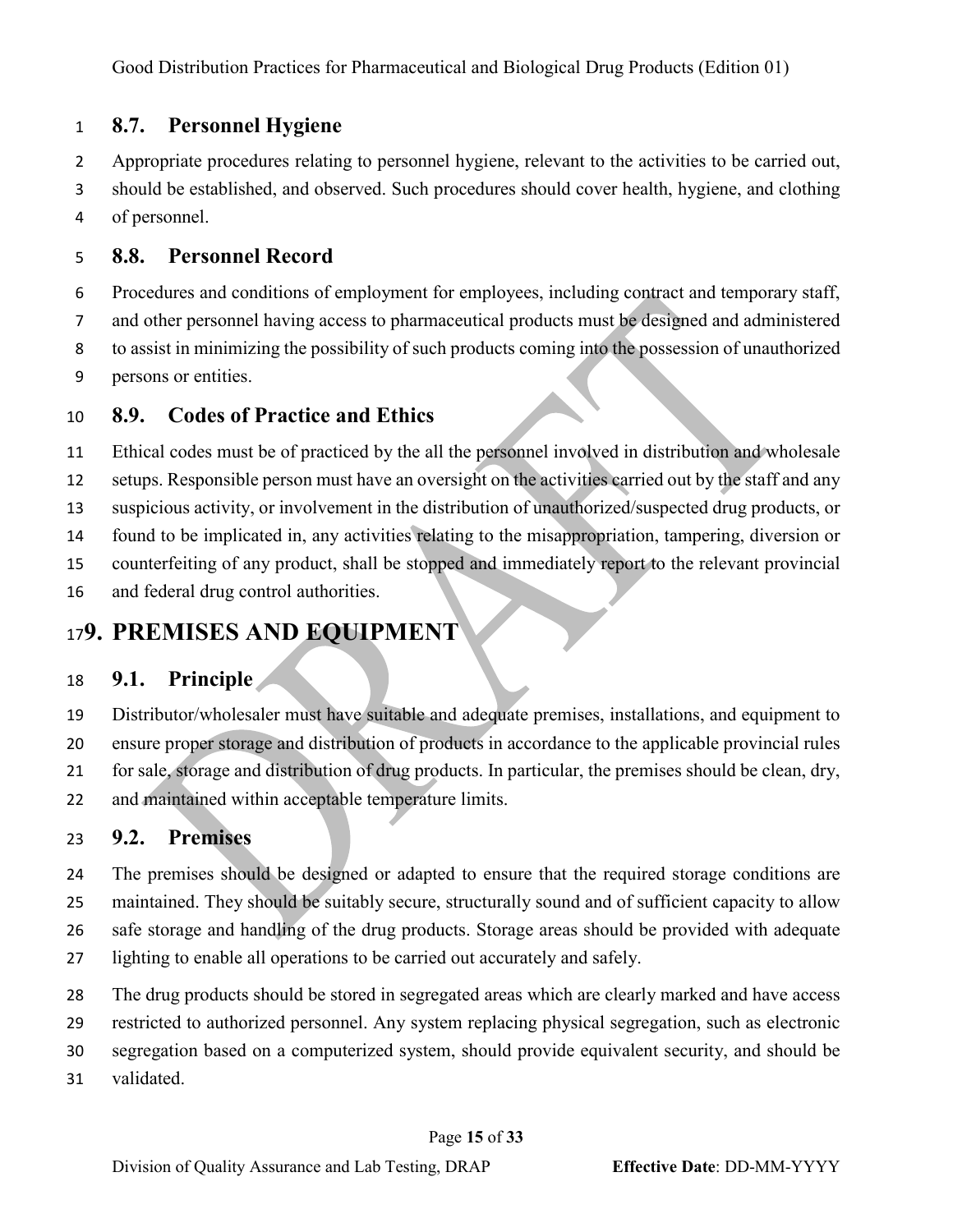- Products pending a decision as to their disposition or products that have been removed from
- saleable stock should be segregated either physically or through an equivalent electronic system.
- This includes, for example, any product suspected of falsification and returned products. Any
- suspected, falsified, expired, recalled and rejected products found in the supply chain should be
- immediately physically segregated and stored in a dedicated area away from all other products.
- The appropriate degree of security should be applied in these areas to ensure that such items remain
- separate from saleable stock. These areas should be clearly identified.
- Special attention should be paid to the storage of products with specific handling instructions as
- specified in DRAP's Act, drug product monographs or in summary of product characteristics
- (SmPC). Special storage conditions or special authorizations may be required for such products
- (e.g., narcotics and psychotropic substances).
- Receiving and dispatch bays should protect products from prevailing weather conditions. There should be adequate separation between the receipt and dispatch and storage areas. Procedures should be in place to maintain control of inbound/outbound goods. Reception areas where deliveries are examined following receipts should be designated and suitably equipped.
- 
- Unauthorized access to all areas of the authorized premises should be prevented. Prevention measures would usually include a monitored intruder alarm system and appropriated access control
- systems. Visitors should be accompanied.
- Premises and storage facilities should be clean and free from litter and dust. Cleaning programs,
- instructions and records should be in place. Appropriate cleaning equipment and cleaning agents
- should be chosen and used so as not to present a source of contamination.
- 22 Premises should be designed and equipped to afford protection against the entry of insects, rodents,
- or other animals. A preventive pest control program should be in place.
- Rest, wash, and refreshment rooms for employees should be adequately separated from the storage areas. The presence of food, drink, smoking material, or drug products for personal used should be prohibited in the storage areas.

## <span id="page-15-0"></span>**9.3. Temperature and Environment Control**

- Suitable equipment and procedures should be in place to check the environment where drug products are stored. Environmental factors to be considered include temperature, light, humidity, and cleanliness of the premises.
- An initial temperature mapping exercise should be carried out on the storage area before use, under
- representative conditions. Temperature monitoring equipment should be located according to the
- results of the mapping exercise, ensuring that monitoring devices are positioned in the areas that

#### Page **16** of **33**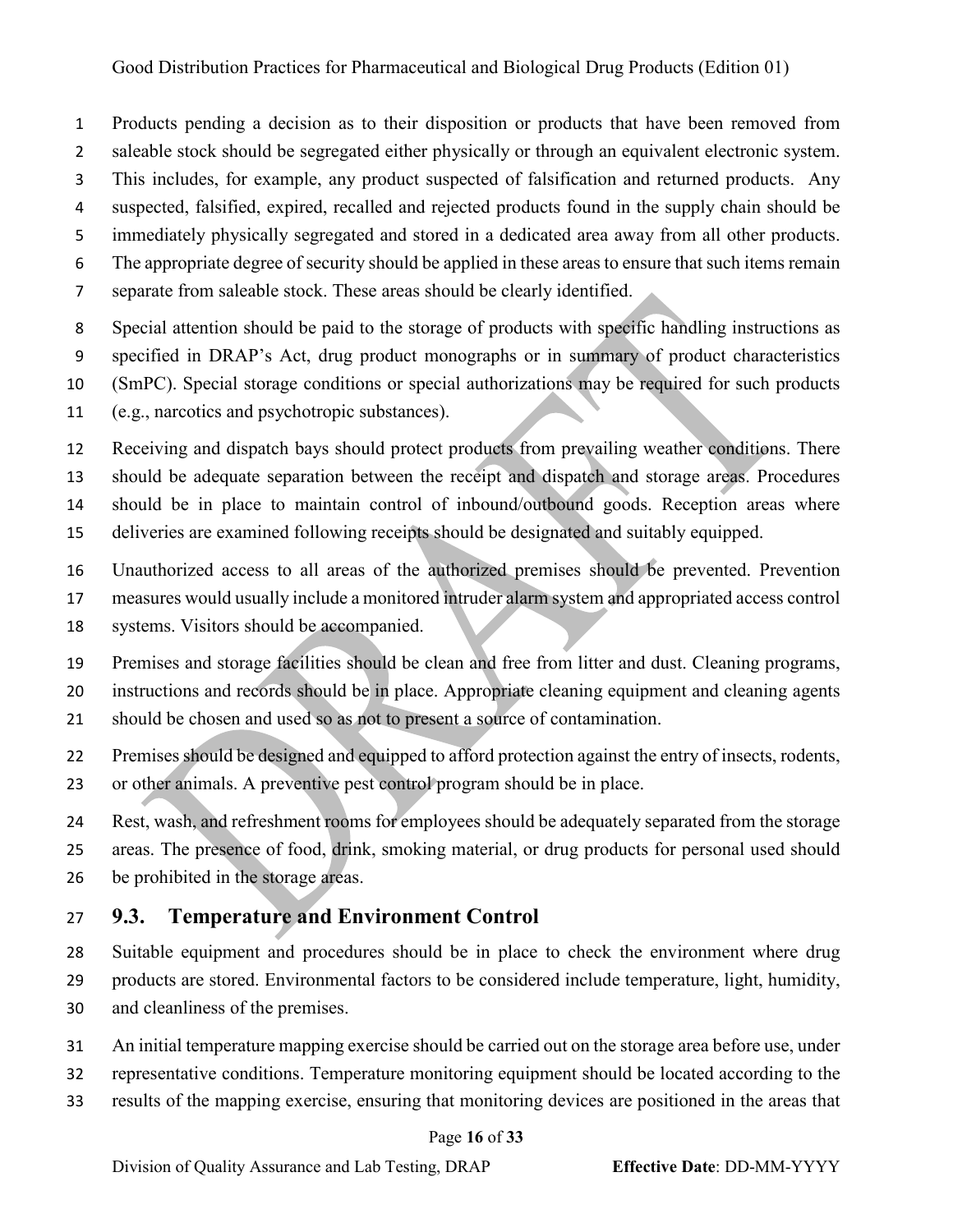- experience the extremes of fluctuations. The mapping exercise should be repeated according to the
- results of a risk assessment exercise or whenever significant modifications are made to the facility
- or the temperature controlling equipment. For small premises of a few square meters which are at
- room temperature, an assessment of potential risks (e.g., heaters) should be conducted and
- temperature monitors placed accordingly.

## <span id="page-16-0"></span>**9.4. Equipment**

- All equipment impacting on storage and distribution of drug products should be designed, located,
- and maintained to a standard which suits its intended purpose. Planned maintenance should be in place for key equipment vital to the functionality of the operation.
- Equipment used to control or to monitor the environment where the products are stored should be
- calibrated at defined intervals based on a risk and reliability assessment.
- Calibration of equipment should be traceable to an acceptable measurement standard. Appropriate
- alarm systems should be in place to provide alerts when there are excursions from pre-defined
- storage conditions. Alarm levels should be appropriately set, and alarms should be regularly tested
- to ensure adequate functionality.
- Equipment repair, maintenance, and calibration operations should be carried out in such a way that
- the integrity of the medicinal products is not compromised.
- Adequate records of repair, maintenance, and calibration activities for key equipment should be made and the results should be retained. Key equipment would include for example, cold storage units, monitored intruder alarms and access control systems, refrigerators, thermos-hygrometers, or other temperature and humidity recording devices, air handling units, and any equipment used in conjunction with the onward supply chain.

## <span id="page-16-1"></span>**9.5. Computerized Systems**

- Before a computerized system is brought into use, it should be demonstrated, through appropriate validation, or verification studies, that the system can achieve the desired results accurately,
- consistently, and reproducibly.
- A written, detailed description of the system should be available (may include diagrams also where appropriate). This should be kept up to date. The document should describe principles, objectives, security measures, system scope and main features, how the computerized system is used and the way it interacts with other systems.
- Data should only be entered into the computerized system or amended by persons authorized to
- do so. Data should be secured by physical or electronic means and protected against accidental or
- unauthorized modifications. Stored data should be checked periodically for accessibility. Data

#### Page **17** of **33**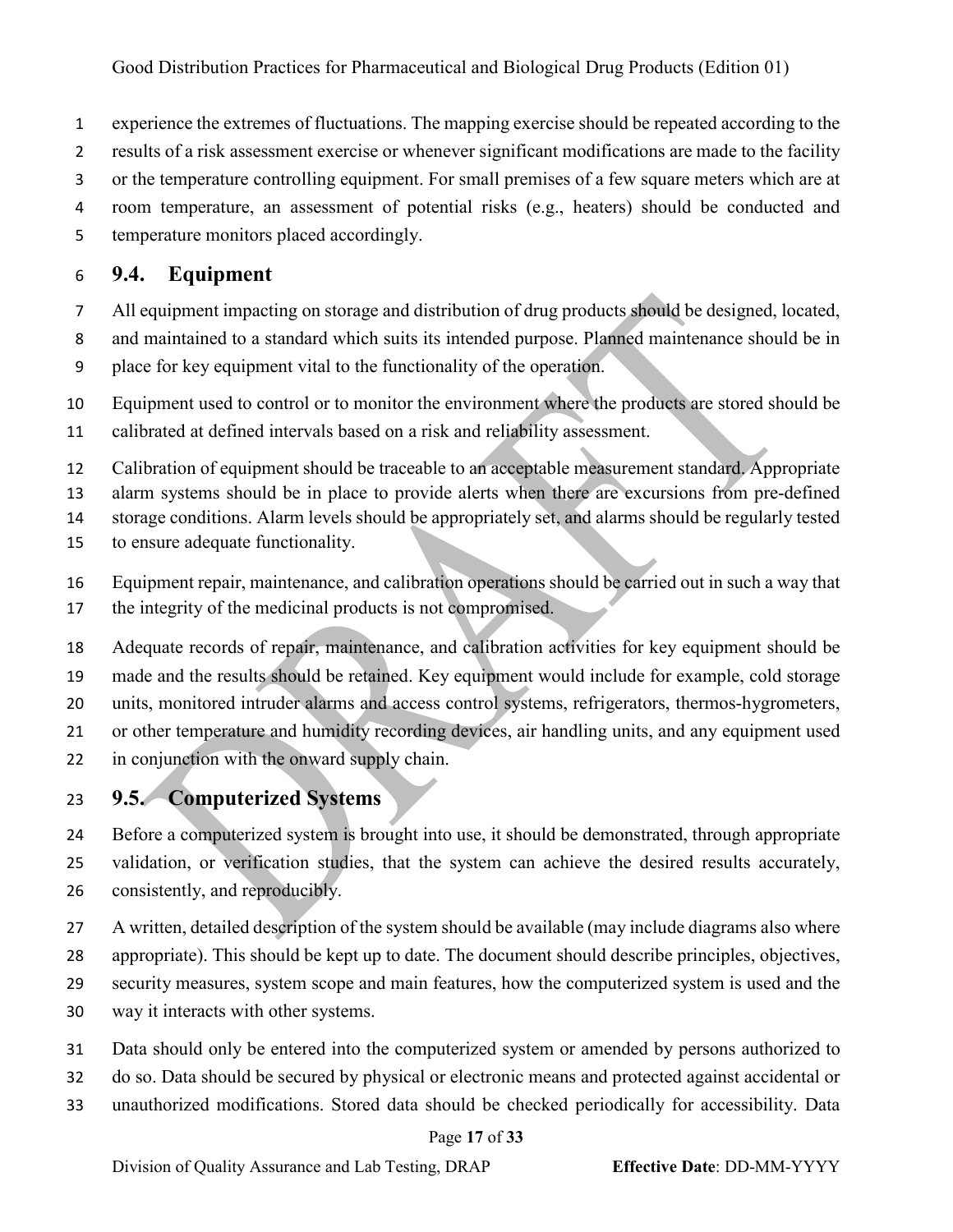should be protected by backing up at regular intervals. Back up data should be retained for the

period of at least five years at a separate and secure location. If the system fails or breaks down,

there should be a written procedure to be followed for the restoration of data.

## <span id="page-17-0"></span>**9.6. Qualification and Validation**

 Qualification is described as the action of proving that any equipment works correctly and leads to the expected results. Distributors should identify what key equipment qualification and / or key process validation is necessary to ensure correct installation and operation. The scope and extent 8 of such qualification and / or validation activities (such as storage, pick and pack processes) should be determined using a documented risk assessment approach.

 To qualify a piece of equipment, a written protocol should be generated outlining how the qualification will be conducted. The protocol should describe the piece of equipment along with its critical functions and attributes. The protocol should describe how the correct operation of these critical functions and attributes will be verified along with acceptance criteria. The protocol should be reviewed and approved by the RP. Following completion of the qualification exercise a report which cross-references the qualification and/or validation protocol should be prepared, summarizing the results obtained, commenting on any deviations observed, and drawing the necessary conclusions, including recommending changes necessary to correct deficiencies.

 Equipment and processes should be respectively qualified and / or validated before commencing use and after any significant changes e.g., repair or maintenance. A risk management approach should be applied. Risks may be calculated by identifying the event which may occur and then assessing the probability of occurrence, severity of occurrence and the degree of detection of the event. To validate a process, the distributor/wholesaler should first of all clearly describe/map the process (including the use of diagrams/flowcharts where relevant).

 Validation and qualification reports should be prepared summarizing the results obtained and commenting on any observed deviations. Deviations from established procedures should be documented and further actions decided to correct deviations and avoid their reoccurrence (corrective and preventive actions). The principles of CAPA should be applied where necessary. Evidence of satisfactory validation and acceptance of a process or piece of equipment should be produced and approved by appropriate personnel.

## <span id="page-17-1"></span>**10. DOCUMENTATION**

### <span id="page-17-2"></span>**10.1. Principle**

 Good documentation constitutes an essential part of the quality system. Written documentation should prevent errors from spoken communication and permits the tracking of relevant operations

#### Page **18** of **33**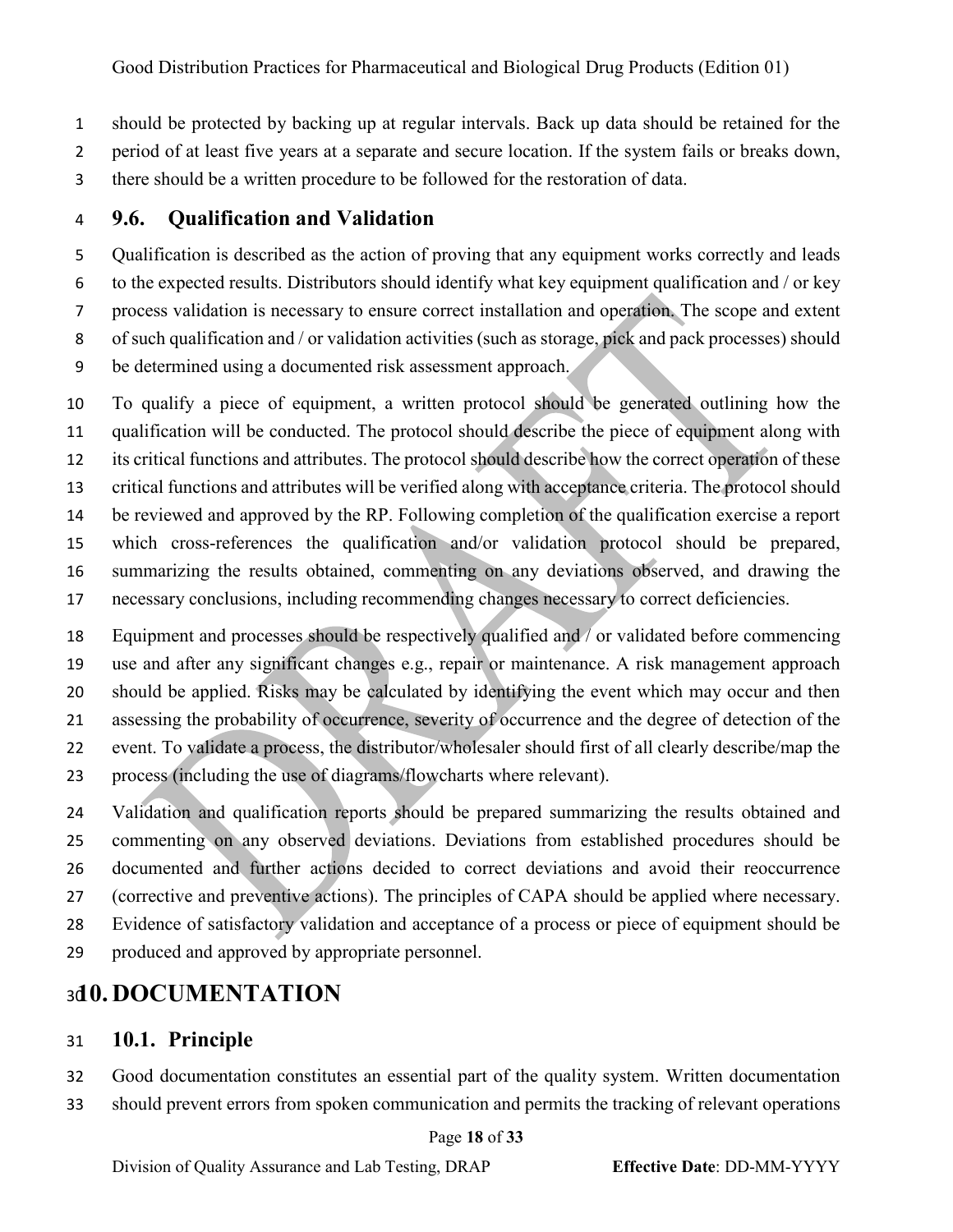during the distribution of products. Records should be made at the time each operation is undertaken.

#### <span id="page-18-0"></span>**10.2. Documentation**

 Documentation comprises all written procedures, instructions, contracts, records and data, in paper or in electronic form. Documentation should be readily available/retrievable. It is required that documentation should be approved, signed and dated by designated persons, as required. It should not be handwritten; although, where it is necessary, sufficient space should be provided for such entries Any alteration made in the documentation should be signed and dated; the alteration should permit the reading of the original information. Where appropriate, the reason for the alteration should be recorded.

Distribution of documents to staff should be controlled in a manner such that only up to date

documents are available in relevant areas and obsolete copies should not be accessible. This may

be achieved by maintaining a distribution list with records of procedures issued and retrieved,

including the dates on which these activities took place. Superseded master copies of procedures

- should be maintained for a period of at least five years.
- Records must be kept either in the form of purchase/sales invoices, delivery slips, or on computer

or any other form, for any transaction in drug products received or supplied. Records must include

at least the following information: date; name of the drug product; quantity received, supplied;

name and address of the manufacturers and supplier, customer, or consignee (as appropriate); and

- batch number, expiry date, as well as GTIN of drug product may be also stored for ready scanning
- and identification. Records are made contemporaneously and if handwritten, in clear, legible and
- indelible handwriting.

 To ensure that procedures are maintained and are reflective of current GDP requirements, a periodic review should be performed. This review should be documented, and any recommendations should be implemented. It is particularly important that SOPs relating to activities in certain areas (e.g. receipt of material at the goods inwards area) are available to staff in the relevant area for reference as required. SOPs should describe the different operations which

- may affect the quality of the products.
- In addition to those specified in the guidelines, there should be procedures in place for:
- i. Training
- ii. Documentation control
- iii. Approval of suppliers and customers
- iv. Order processing and deliveries
- v. Waste management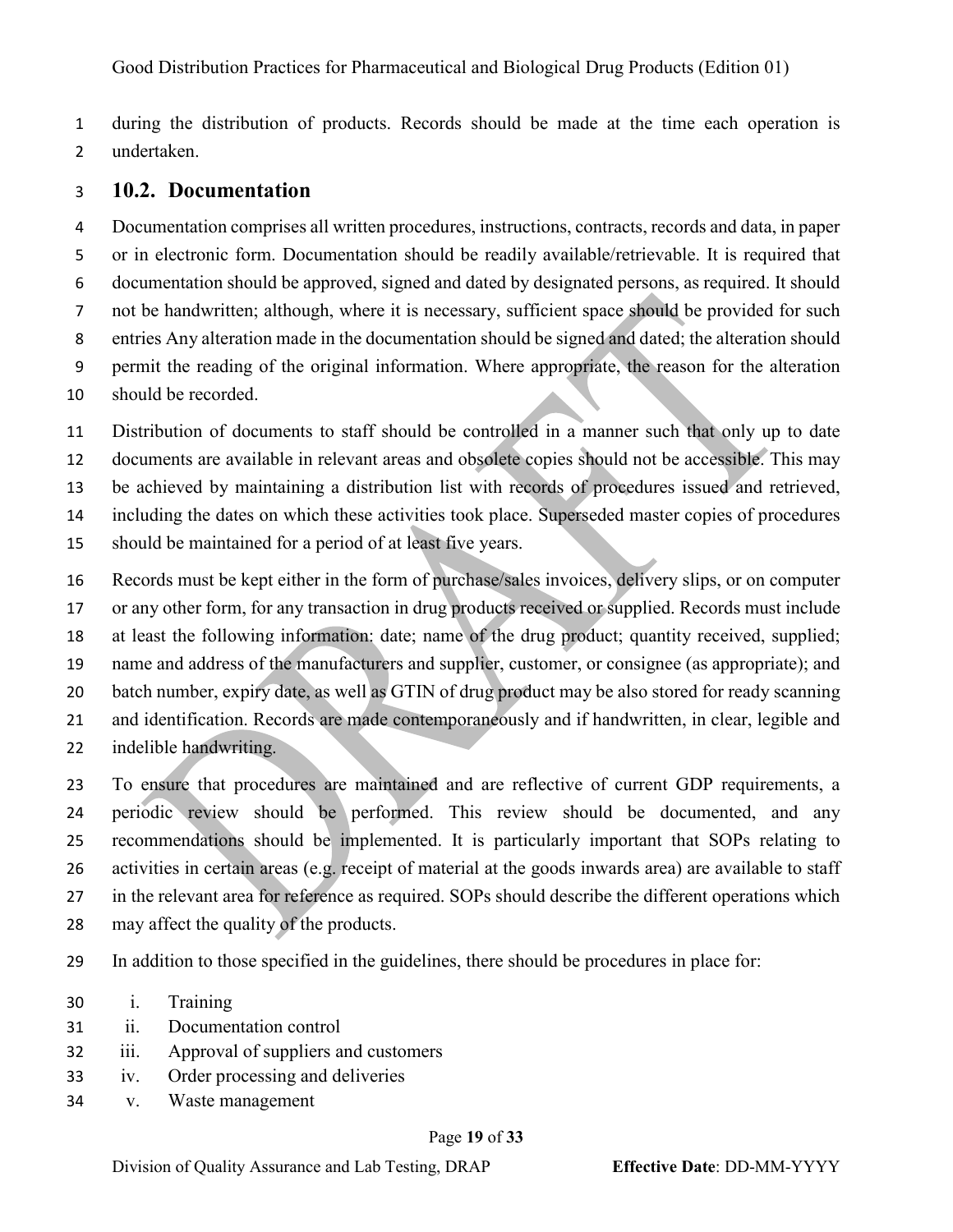| 1  | vi.               | Self-inspection                                  |
|----|-------------------|--------------------------------------------------|
| 2  | vii.              | Change control                                   |
| 3  | viii.             | Management review                                |
| 4  | $\overline{1}X$ . | Quality risk management                          |
| 5  | X.                | Deviation management                             |
| 6  | xi.               | Corrective and preventive actions                |
| 7  | xii.              | Other procedures may also include:               |
| 8  |                   | a. Verification of safety features               |
| 9  |                   | b. Decommissioning unique identifiers            |
| 10 |                   | c. Staff sales                                   |
| 11 |                   | d. Promotional samples and sales representatives |
| 12 |                   | e. Technical agreements                          |
| 13 |                   | Temperature mapping requirements<br>f.           |
| 14 |                   | Parallel importation<br>g.                       |
| 15 |                   | Exempt/unauthorized products<br>h.               |
| 16 |                   | Controlled drug management<br>1.                 |
| 17 |                   | Management of the cold chain                     |
|    |                   |                                                  |

# <span id="page-19-0"></span>**11.OPERATIONS**

## <span id="page-19-1"></span>**11.1. Principle**

 All actions taken by the distributors and wholesale establishments should ensure that the identity of the drug product is not lost and that the distribution of products is performed according to the information on the outer packaging. There should be use of all available means to minimize the risk of unauthorized / falsified drug products entering the legal supply chain, and only registered 24 drug products with valid registration status shall be marketed. All key operations described below should be fully described in the quality system in appropriate documentation.

## <span id="page-19-2"></span>**11.2. Qualification of Suppliers**

 Prior to the purchase and receipt of any drug product, distributors and wholesalers must verify compliance of the supplying manufacturer or its authorized distributor with the principles and guidelines of good distribution practices. This may include (but may not be limited to) verifying whether the supplying manufacturer have a valid Registration of drug product, Drug Manufacturing License and a current GMP certificate, or in case of its authorized distributors holds a valid Drug Sales License. The authority of the supplier to supply medicinal products must be established. It is the responsibility of the distributor/wholesaler to establish this and to obtain appropriate documentary evidence. In this regard, systems should be in place to ensure that each supplier is legally entitled to supply a particular drug product.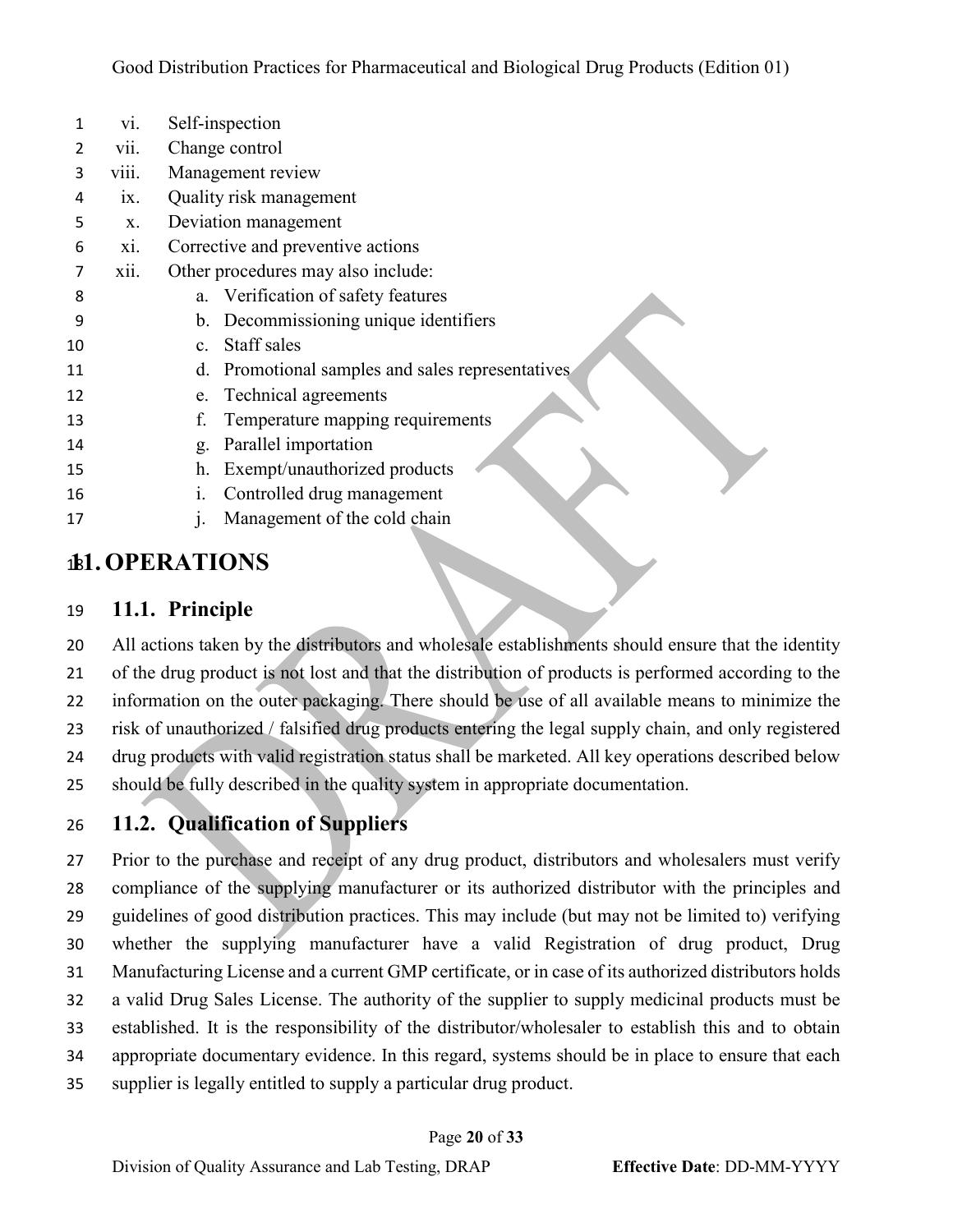A robust system for approval of new medicinal product suppliers is a key component in the prevention of falsified products entering the supply chain. In addition to establishing the authority of the supplier, distributors/wholesalers should reasonably assure themselves that previous stages in the supply chain are sufficiently robust to ensure the legitimacy of the products concerned. The links between the quality and purchasing functions within the distribution/wholesale operations are particularly important. Given the criticality of procedures for approving new suppliers in ensuring the quality and safety of drug products handled by the distribution/wholesale operation, it is expected that the quality function maintain oversight of this process. In particular, the RP should be involved in the approval of new suppliers.

- Distributors/wholesalers are requested to report to the Drug Regulatory Authority of Pakistan
- issues which they consider suspicious or unusual with respect to the sourcing of drug products.
- Information of this nature is an important component in the protection of the legitimate supply
- chain for medicinal products.

## <span id="page-20-0"></span>**11.3. Qualification of Customer**

- Distributors and wholesalers must ensure they supply drug products only to entities or persons who are possess of valid drug sale license, or authorized or entitled to supply drug products to the public or otherwise authorized to procure drug products from a distributor (for example healthcare institutions, drug products intended for clinical trials).
- Distributors and wholesalers should monitor their transactions and investigate any irregularity in the sales patterns at risk of diversion (e.g. narcotics, psychotropic substances). Unusual sales patterns that may constitute diversion or misuse of drug product should be investigated and reported to relevant competent authorities.

## <span id="page-20-1"></span>**11.4. New Product Introduction**

 Distributors/wholesalers should have a procedure in place relating to the introduction of new products to their inventory. This procedure should include a requirement to assess and document the regulatory system whether the product is registered through DRAP and under which the product has been classified (e.g., pharmaceutical product, biological, medical device, cosmetic, alternative medicines, nutraceuticals, etc.). Further categorization may also be documented (e.g., controlled drugs, over the counter preparations, prescription-only medicine, etc.), along with the required storage conditions and any additional requirements relating to their distribution.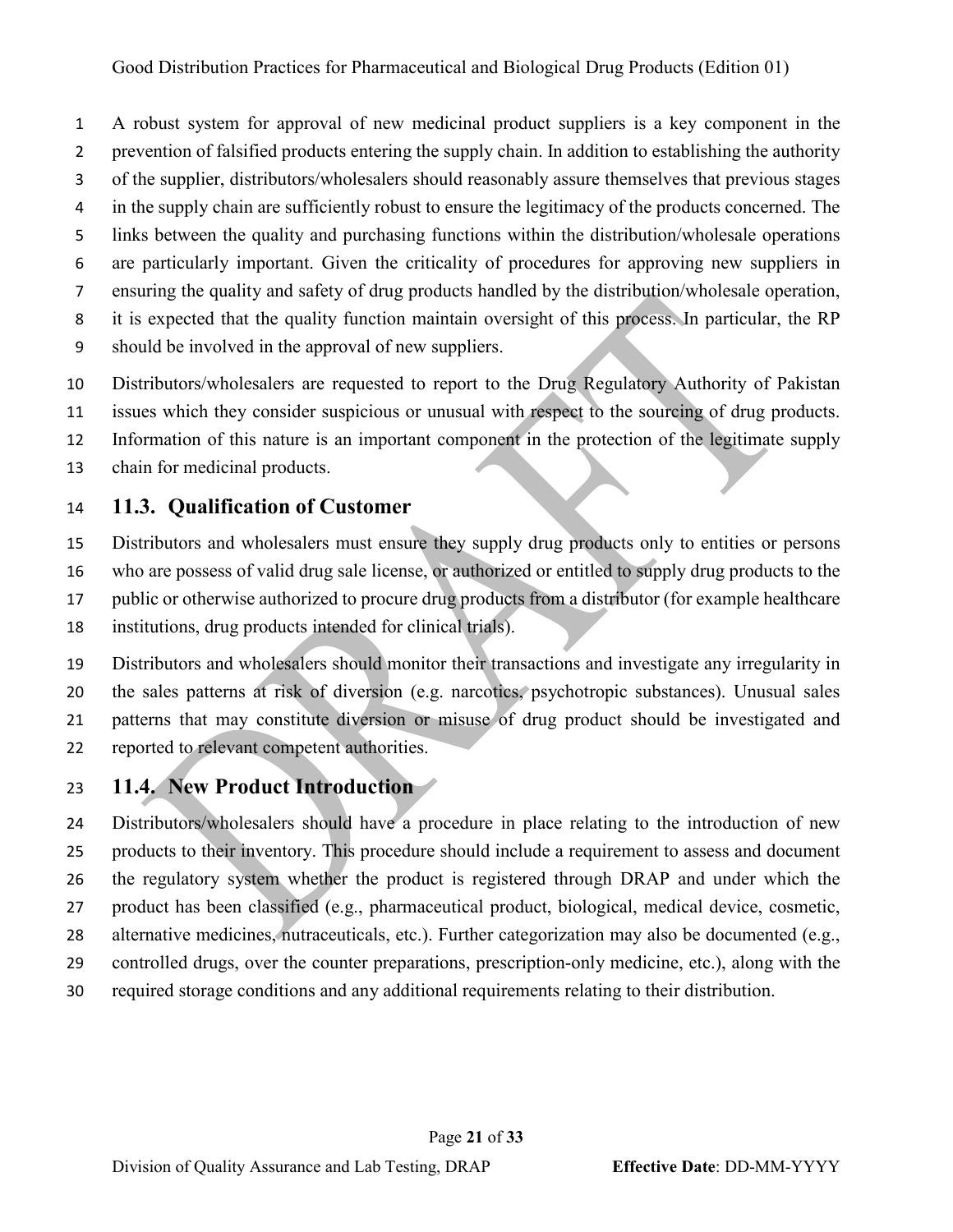## <span id="page-21-0"></span>**11.5. Receipt of Products**

- The purpose of the receiving function is to ensure that the arriving consignment is correct, that the
- drug products originate from approved suppliers and that they have not been visibly damaged during transport.
- If a drug product requires special handling, storage or security, measures should be taken to prioritize it, and once appropriate checks are completed it should be immediately transferred to appropriate storage facilities.
- Batches of drug products should not be transferred to saleable stock before assurance has been obtained in accordance with written procedures, that they are authorized for sale.
- If a falsified product is suspected, the batch should be segregated and should be reported to the
- relevant provincial drug control department and DRAP through Telephone: + 92 51 9107317,
- 12 9107314, or email at;  $gsms(\omega)$ dra.gov.pk.

## <span id="page-21-1"></span>**11.6. Storage**

- 14 Drug products should be kept separate from other goods. Storage conditions are normally specified
- on the containers, for example 'Keep the container in the outer carton', 'Keep the container tightly
- closed', 'Store between 2 and 8°C', or 'Do not store above 25°C'. Products must be stored in
- accordance with the labelled conditions.

 An initial temperature mapping exercise of the storage area must be performed and documented for areas greater than a few square meters. For areas less than a few square meters which are at room temperature, a risk assessment of the storage area can be conducted instead of a full mapping study.

 To ensure that the appropriate conditions are maintained, continuous temperature monitoring probes/ temperature data loggers should be located according to the results of the mapping exercise or risk assessment. This applies to all areas where drug products are stored (e.g., bulk storage, pick-face, quarantine and returns areas). At a minimum, a max/min type thermometer should be used. The maximum and minimum temperatures should be recorded every day and the thermometer reset after the readings have been taken. Temperature monitoring records should be reviewed and approved regularly to ensure compliance with the required storage conditions. Temperature excursions should be investigated immediately and documented. The manufacturer of the product should be consulted to ascertain the effect of any excursions from the labelled storage conditions. The method for investigating excursions should be described in a procedure.

- Calibration certificates for temperature monitoring devices should be reviewed by the
- distributors/wholesalers to ensure that the accuracy of the devices is acceptable. Documentation
- should be available for inspection demonstrating that this review has occurred.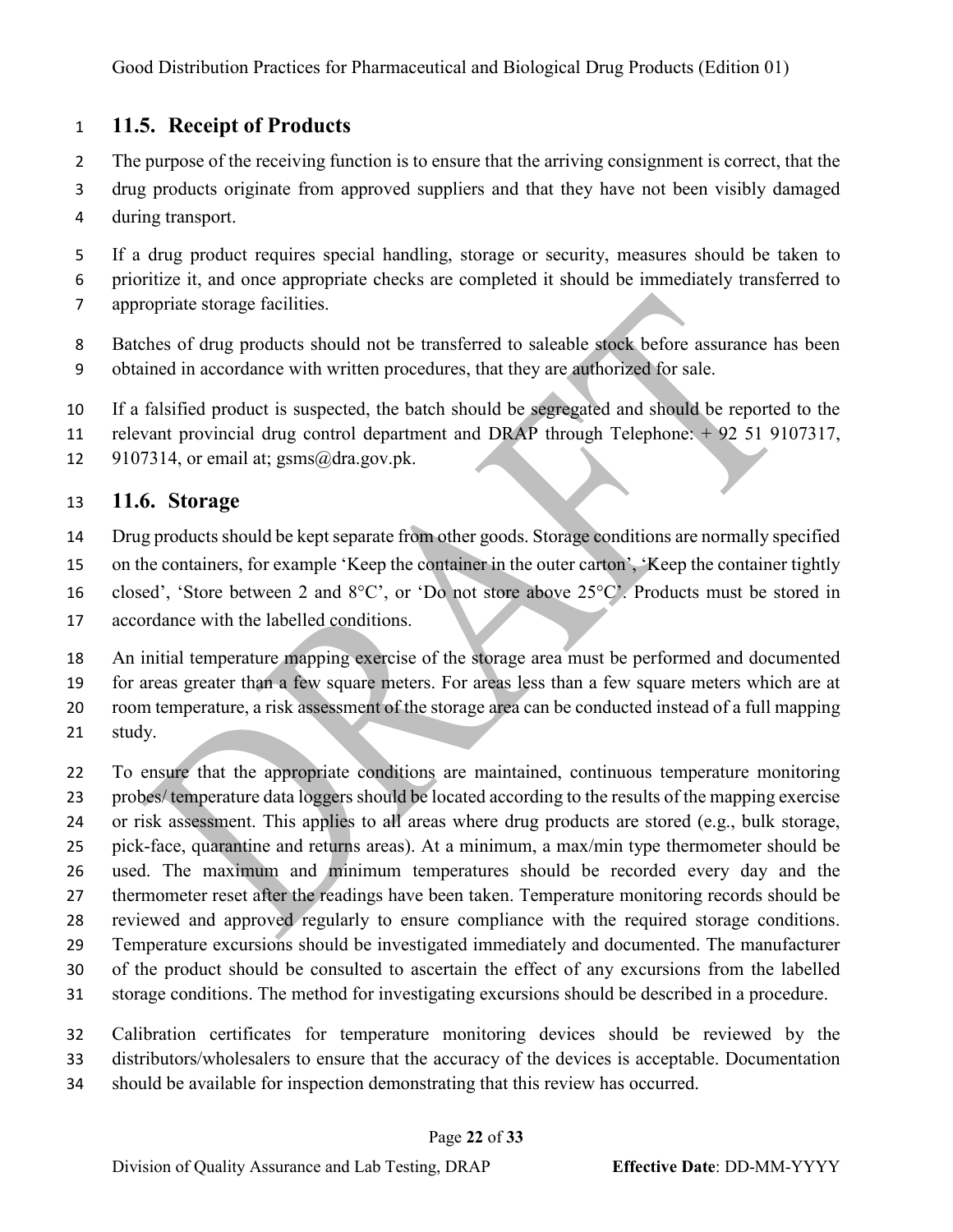- Incoming containers should be cleaned, if necessary, before storage. Any activities performed on
- 2 the incoming goods (e.g. fumigation) should not impact on the quality of the drug products. Stock
- should be rotated according to the first expiry, first out (FEFO) principle. Products should be
- handled and stored in such a manner as to prevent spillage, breakage, contamination and mix-ups.
- Those products that are nearing their expiry date/shelf life should be withdrawn immediately from
- saleable stock.

Quarantined stock should be kept separate from approved stock. There should be a system in place

- to ensure that quarantined stock is not available for picking or returned to saleable stock
- inadvertently. An inventory of all quarantined product should be maintained and should include
- details such as date quarantined, batch numbers, expiry dates, quantities, reason for quarantining,
- disposition and date removed. This inventory may be maintained on a warehouse management
- system.

## <span id="page-22-0"></span>**11.7. Pest Control**

- A pest control program should be in place. At a minimum this should include rodent control. Any
- recommendations made by a pest control service provider should be completed and recorded.

## <span id="page-22-1"></span>**11.8. Supply**

- Prior to the dispatch of the pharmaceutical products, the supplier should ensure that the person or
- entity, e.g., transportation, is aware of the drug products to be distributed and complies with the
- appropriate storage and transport conditions. Controls should be in place to ensure the correct
- product is picked. The product should have an appropriate remaining shelf life when it is picked

## <span id="page-22-2"></span>**11.9. Warranty Invoice**

- Written procedures for the dispatch of drug products should be established along with the
- generation of warranty invoice as per prescribed format on Form 2A under rule 19 and 30 of Drug
- Act 1976.
- Records for the dispatch of drug products should be prepared and should include at least the following information:
- i. Name of Drug product(s)
- 28 ii. Batch  $No(s)$  with manufacturing and expiry dates
- iii. Dosage form
- iv. Quantity
- v. Date of dispatch
- vi. Entity responsible for the transportation,
- vii. Applicable transport and storage conditions
- viii. Complete business name and address
- ix. Status of the addressee (e.g., retail pharmacy, hospital etc.)
- x. Telephone number and names of contact persons

#### Page **23** of **33**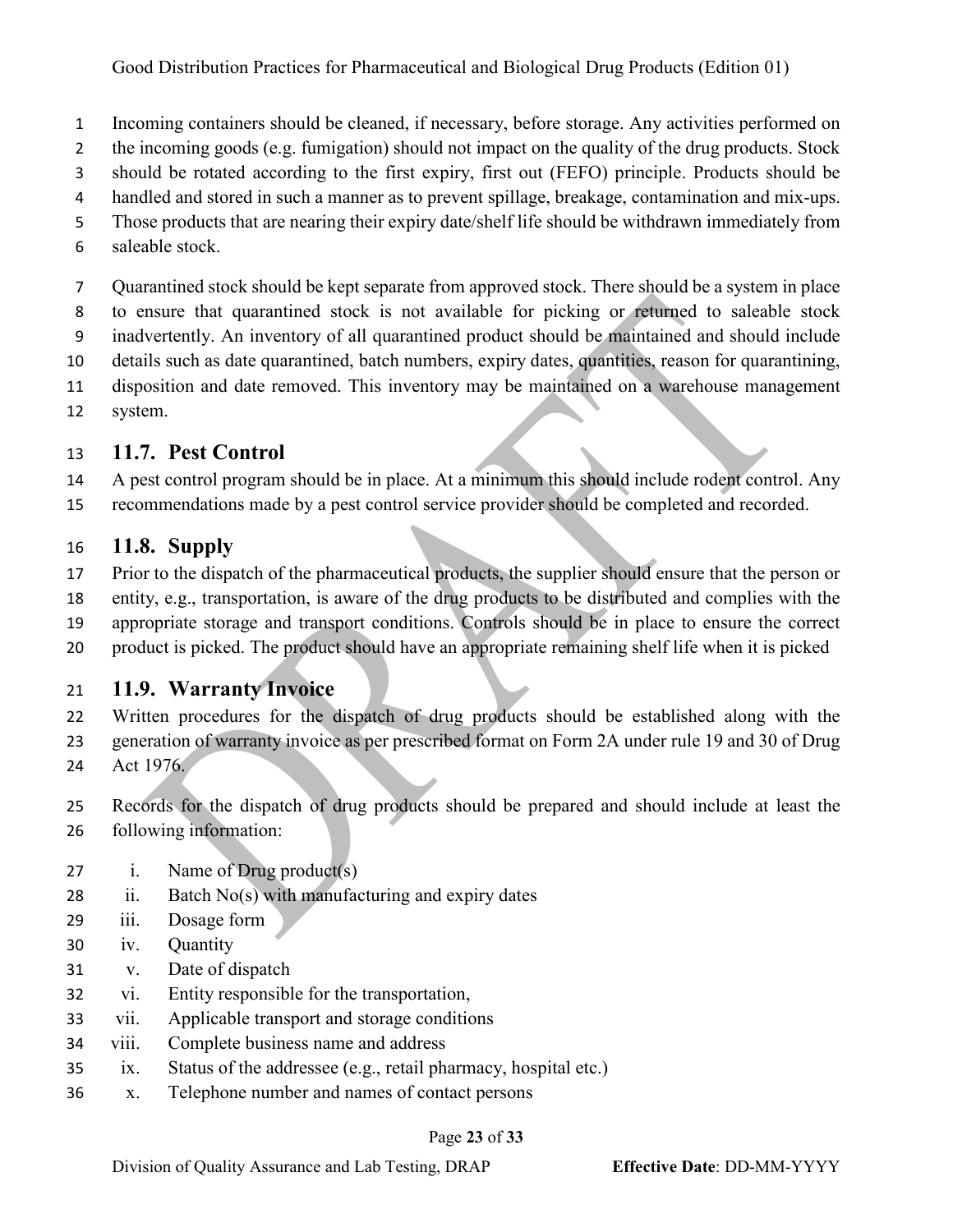- xi. A unique number to allow identification of the delivery order
- 

### <span id="page-23-0"></span>**11.10.Cold Chain Practices**

 Delivery of products requiring controlled temperatures/cold chain should be in accordance with the applicable storage and transport conditions as per guideline of DRAP on Good Cold Chain Practices.

## <span id="page-23-1"></span>**11.11.Product Disposal**

 All products that are rejected in house, rejected when received as returns or recalled should, if instructed accordingly by the MAH/Registration holder, be destroyed in an appropriate and timely manner and in accordance with the DRAP's guidelines. Certain products (e.g. narcotics and other controlled substances, etc.) may require special requirements for disposal that should be followed. The decision to dispose of products should be documented and recorded. Where the MA holder requests the return of waste product, this should be documented accordingly.

### <span id="page-23-2"></span>**11.12.Imports and Exports**

 Drug products can only be imported by the regisatrion holder in accordance to the conditions of regisatrion. DRAP has published a separate [guideline for import and export](https://www.dra.gov.pk/publications/guidelines/qa-lt/) activities of therapeutic goods which provide details on the eligibility for the importer and exporter, and illustrate the procedure, documentation and requirements to be fulfilled for import and export. An [Online Import and Export System](https://www.dra.gov.pk/e-services/) (OIES) is deployed by the DRAP to facilitate the therapeutic goods' industry for ease of business and provision of conducive environment for compliance to regulatory requirement.

 Necessary Storage and handling mechanism should be followed for clearance, offloading and transportation of imported pharmaceutical products form port of entry to warehouse.

# <span id="page-23-3"></span>**12.COMPLAINTS, RETURNS, SUSPECTED FALSIFIED DRUG PRODUCTS AND RECALLS**

## <span id="page-23-4"></span>**12.1. Principle**

 All complaints, returns, suspected falsified products and recalls must be recorded and handled carefully according to written procedures. Records should be made available to the relevant provincial drug control departments and DRAP as required. An assessment of returned drug products should be performed by the qualified / responsible designated personnel before any approval for resale. A consistent approach by all stakeholders in the supply chain is required in order to be successful in the fight against falsified drug products.

#### Page **24** of **33**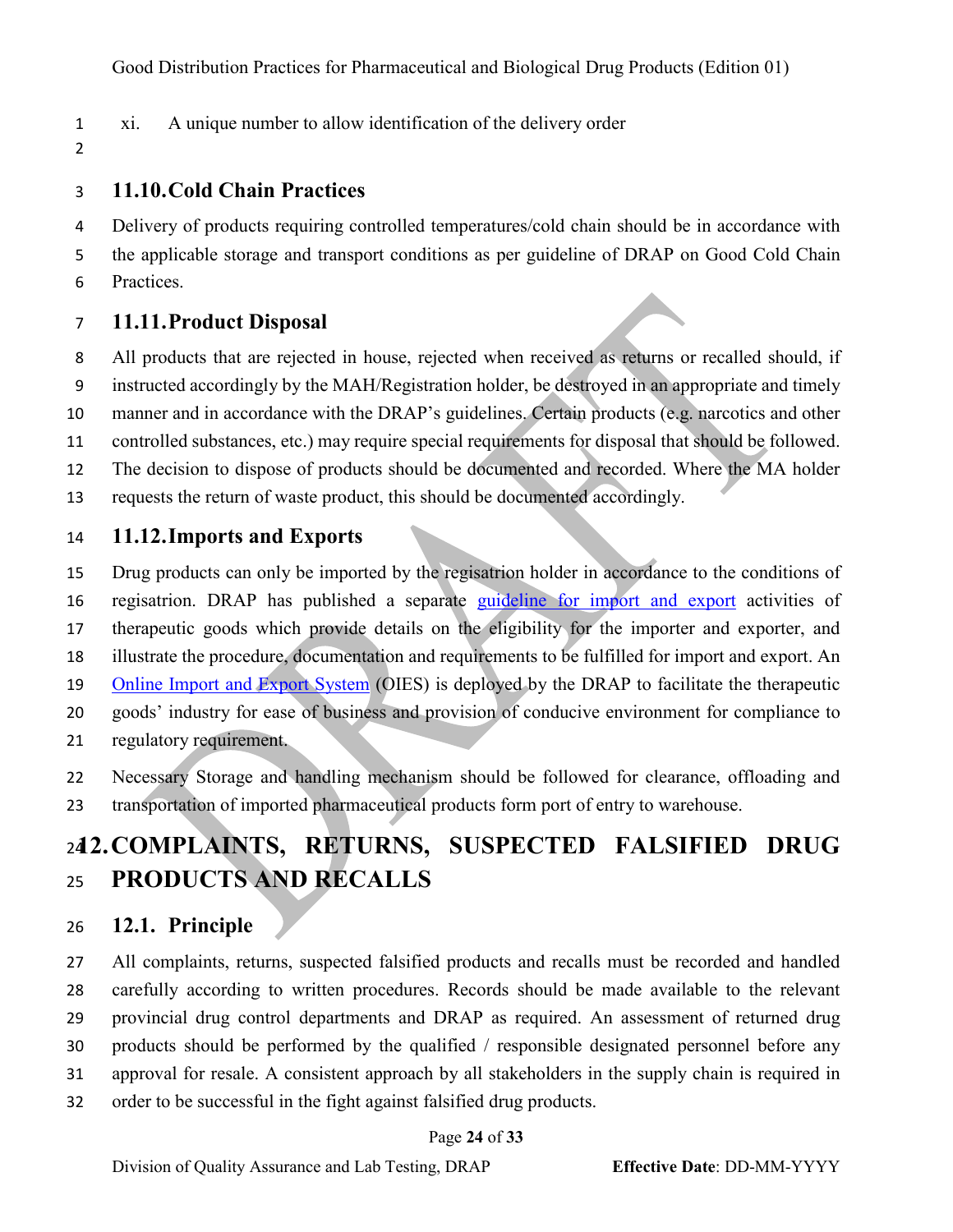## <span id="page-24-0"></span>**12.2. Complaints**

Distributors, wholesalers and other entities in supply chain should devise a complaint receiving

 and handling system. All complaints should be recorded with all the original details. A distinction should be made between complaints related to the quality of a drug product and those related to

distribution, and others. In the event of a complaint about the quality of a medicinal product and a

- potential product defect, the manufacturer and/or marketing authorization holder as well as DRAP
- should be informed without delay.

If a defect relating to a drug product is discovered or suspected, consideration should be given to

whether other batches of the product should also be investigated.

## <span id="page-24-1"></span>**12.3. Management of Returned Products**

 A drug product should be considered as a 'return' once it has left the premises of the supplying distributor/wholesaler and subsequently returned to that premises. This may include the following examples:

- i. Where a distributor/wholesaler supplies a customer with the incorrect product which is subsequently returned
- ii. Where a customer returns a product to a distributor/wholesaler which they ordered in error

 iii. Where a product is received back to the premises of a distributor/wholesaler having never 18 been received by the customer (e.g., because the customer's premises was closed).

 Distributor/wholesaler should be extremely vigilant in their assessment of the suitability of returned products to be placed back into saleable stock. Once the returned product has been placed back into saleable stock it may not be possible to distinguish between the returned product and the remainder of the stock even if the batch number of the returned product was recorded.

 When a return is received back it should be placed in a separate area so that there is no risk that it would be returned to saleable stock prior to assessment in error. This separate area should be clearly segregated from saleable stock (either by physical means or by a validated computerized system). All stages of the returns process should be documented. This documentation should allow all stages of the returns process to be traced including the person conducting each stage/activity. Distributors/wholesalers should pay particular attention to the time elapsed since the product was dispatched.

- The qualified person / responsible person must approve returns to saleable stock. This approval
- should be documented and must occur prior to the product being placed back into saleable stock.
- If the product is to be rejected, then it should be placed into a reject area. There should be a register
- or log of returns in place which should include all product details and reasons for return. Personnel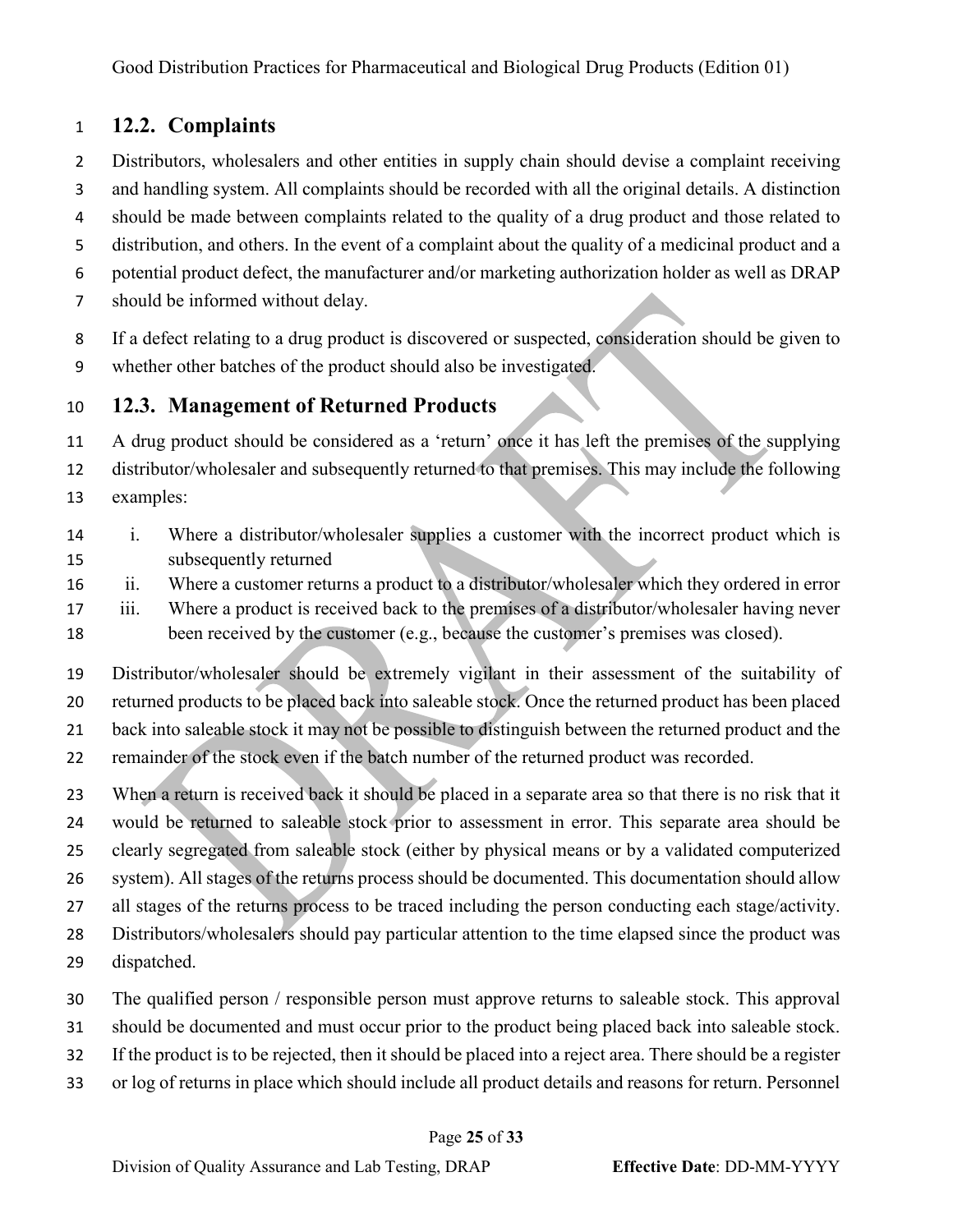involved in the returns process should receive appropriate training and should have sufficient

experience in relation to the handling of products to increase their ability to identify falsified drug

products.

 The distributor/wholesaler must ensure that the correct storage conditions have been maintained during the period the product was outside of the distributor's control. There must be no reasonable possibility that the storage conditions have been compromised during this period. Special care must be exercised with the return of any products containing controlled drugs or products requiring storage at low temperatures. Controlled drugs returned to distributor/wholesaler should immediately be identified upon receipt and placed into a secure storage location. The time for which the product is outside of secure storage (e.g., during checking of the product) should be minimized.

## <span id="page-25-0"></span>**12.4. Falsified Drug Products (Spurious, counterfeit)**

 Distributors/Wholesalers should be aware of the potential for falsified drug products (spurious, counterfeit) to enter the supply chain through the returns process. All relevant staff members should be made aware of this. It is imperative that all distributors/wholesalers operate using good governance and display vigilance in their efforts to prevent falsified drug products from being 17 traded with other distributors/wholesalers or placed on the market.

Distributors and wholesalers must:

- i. Have a procedure in place detailing the processes to be followed in the event of identifying a suspected falsified product or of being notified that a (suspected) falsified product has been received.
- ii. Be aware of the possibility of falsified drug products being supplied inadvertently through legitimate sources, i.e., other authorized distributors/wholesalers or returns from non-24 wholesale customers.
- iii. Have robust systems for ensuring the legitimacy of their suppliers and ensure that these are regularly reviewed.
- iv. Maintain a list of approved manufacturers/suppliers and ensure that products are only sourced directly from these approved manufacturers/suppliers.
- v. Be familiar with the history of the supply chain for products received and question previous stages in the supply chain, if deemed necessary.
- vi. Train staff to be aware of falsified products and what to look out for.
- vii. Ensure that the goods-in procedure involves a detailed inspection of products received which can identify changes or unusual aspects to the appearance and packaging of products.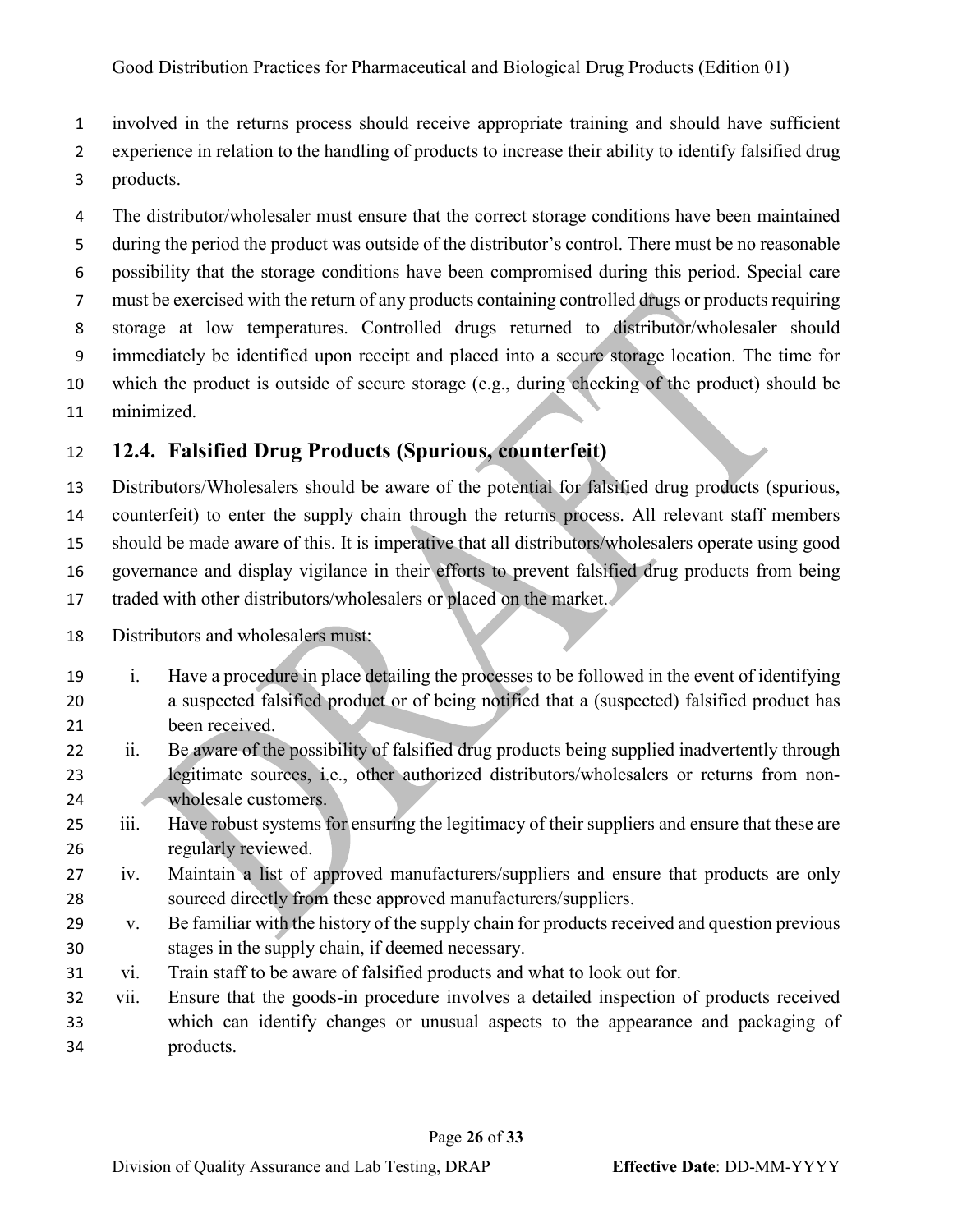- viii. Treat any offer of lower-cost product with suspicion. Distributors should pay particular attention to offers of low-cost products. As such, distributors should be familiar with the market price of the drug products they source and normal fluctuations in this price.
- ix. Be vigilant and do not allow themselves to be used by counterfeiters to 'launder' falsified products.
- x. If a single customer frequently buys or offers for sale suspiciously large quantities of the same product, no matter what the cost, then they may be acting in conjunction with the supplier of the product to pass falsified product through legitimate chains.
- xi. Be knowledgeable of products at risk of counterfeiting.
- xii. Ensure that drug products bearing safety features (2D barcodes, etc.) are verified as genuine.

A distributor/wholesaler in possession of a product that is found to be (or is suspected of being)

falsified is responsible for the removal and quarantine of the product from saleable stock and for

immediately informing the registration holder / the Marketing Authorization Holder and

- simultaneously to Drug Regulatory Authority of Pakistan through Telephone: + 92 51 9107317,
- 16 9107314, or email at;  $g\text{sms}(\partial_\theta d\text{ra.gov.pk})$ .

### <span id="page-26-0"></span>**12.5. Recall**

Through joint efforts with the registration holder, distributor/wholesaler is obliged, in accordance

with the applicable drug laws and DRAP's Guidelines [on Recalls and Rapid Alerts of Defective](https://www.dra.gov.pk/publications/guidelines/qa-lt/) 

[Therapeutic Goods,](https://www.dra.gov.pk/publications/guidelines/qa-lt/) to have a recall procedure in place. This is to enable the swift and effective

recall from the marketplace of defective and/or potentially harmful drug products. In the event of

a recall, the responsibility of the distributor/wholesaler will depend on whether they act as a

- primary or secondary distributor of the product in question.
- Any recall operation should be recorded at the time it is carried out. Records should be made

readily available to the regulators. The recall procedure should comply with the guidance issued

- by the Drug Regulatory Authority of Pakistan and at a minimum, should include the following:
- i. The role of the RP / Qualified Person
- ii. Nominated responsibilities for coordination of the recall action
- iii. 24hr contact numbers for the company (at least three personnel) from the distributor and MAH to coordinate with DRAP
- iv. Requirement to discuss with the MA holder, primary distributor/wholesaler (if any) and agree any action with the DRAP before recall action is carried out
- v. The various classifications of a recall
- vi. Description of the batch traceability system and method of identification of product recipients within the distribution chain (inducing the details of any standard documents or software packages that record such information)

#### Page **27** of **33**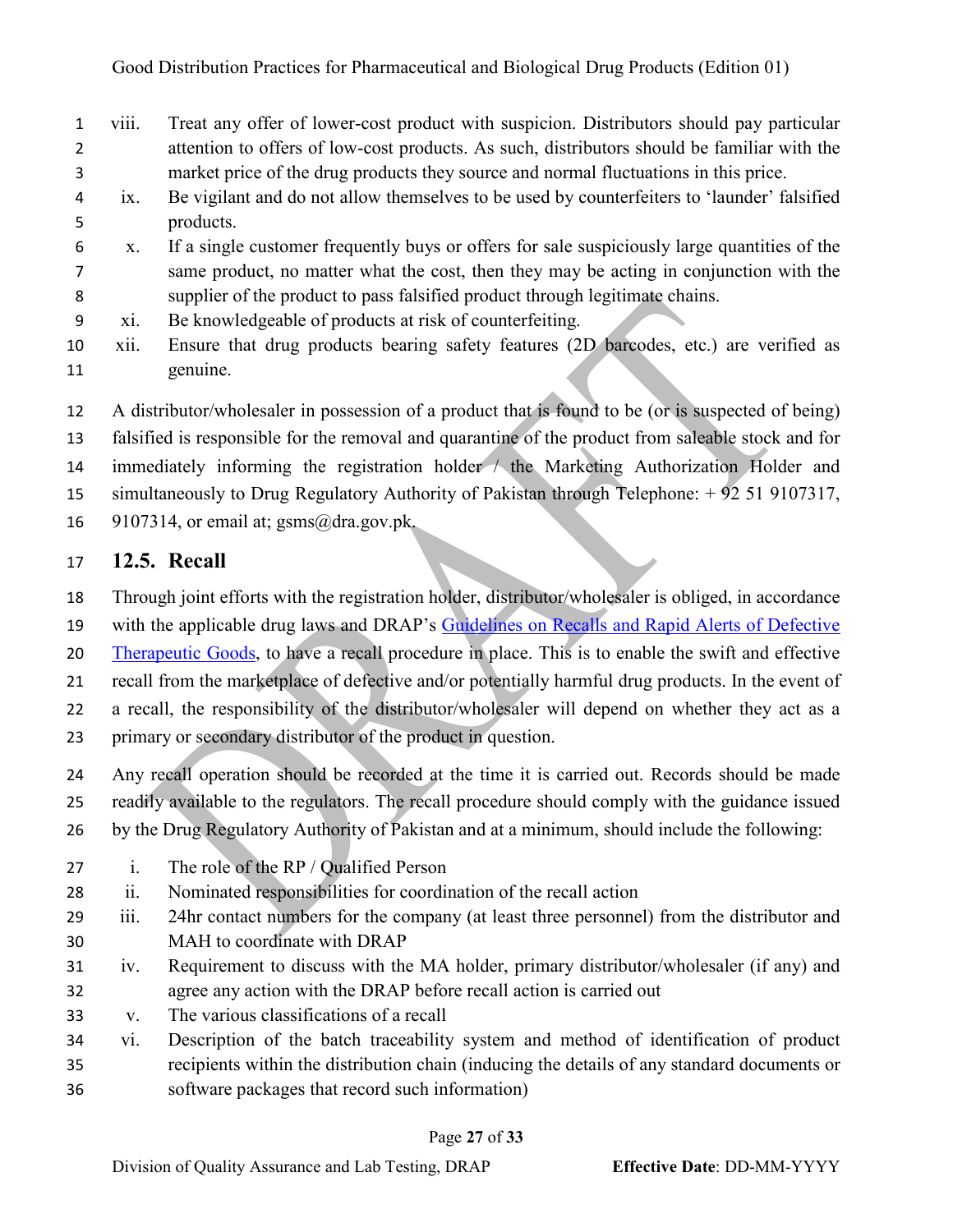- vii. Method of handling recalled drug product
- viii. Arrangements to ensure segregation of recalled products from saleable product
- ix. Arrangements for return of recalled medicinal product to the MA holder
- x. Procedure to be followed in the event of a quality defect being discovered on-site.

 There should be an efficient and effective method for identifying customers supplied with a product subject to a recall along with templates of forms and letters for the execution of a recall

- and to communicate appropriate degree of urgency and clear actionable instructions. If the product
- is exported, the overseas counterparts, and DRAP s must be informed to take measure accordingly.
- The effectiveness of all recalls should be evaluated after the recall has concluded. Where the
- review of effectiveness identifies gaps in the process, those gaps should be appropriately addressed
- in a timely manner and the recall procedure revised accordingly in line with the guidelines issued
- by DRAP and best international practices.

# <span id="page-27-0"></span>**13. OUTSOURCED ACTIVITIES**

## <span id="page-27-1"></span>**13.1. Principle**

- Any activity covered by the GDP guide that is outsourced should be correctly defined, agreed, and
- controlled to avoid misunderstandings which could affect the integrity of the product. There must
- be a written contract between the contract giver and the contract acceptor which clearly establishes
- the duties of each party.

## <span id="page-27-2"></span>**13.2. Contract Giver**

 The contract giver is responsible for the activities contracted out. The contract giver is responsible for assessing the competence of the contract acceptor to successfully carry out the work required and for ensuring by means of the contract and through audits that the principles and guidelines of GDP are followed. An audit of the contract acceptor should be performed before commencement of, and whenever there has been a change to the outsourced activities. The frequency of audit should be defined based on risk depending on the nature of the outsourced activities. The contract giver should provide the contract acceptor with all the information necessary to carry out the contracted operations in accordance with the specific product requirements and any other relevant requirements.

## <span id="page-27-3"></span>**13.3. Contract Acceptor**

- The contract acceptor should have adequate premises and equipment, procedures, knowledge and
- experience, and competent personnel to carry out the work ordered by the contract giver.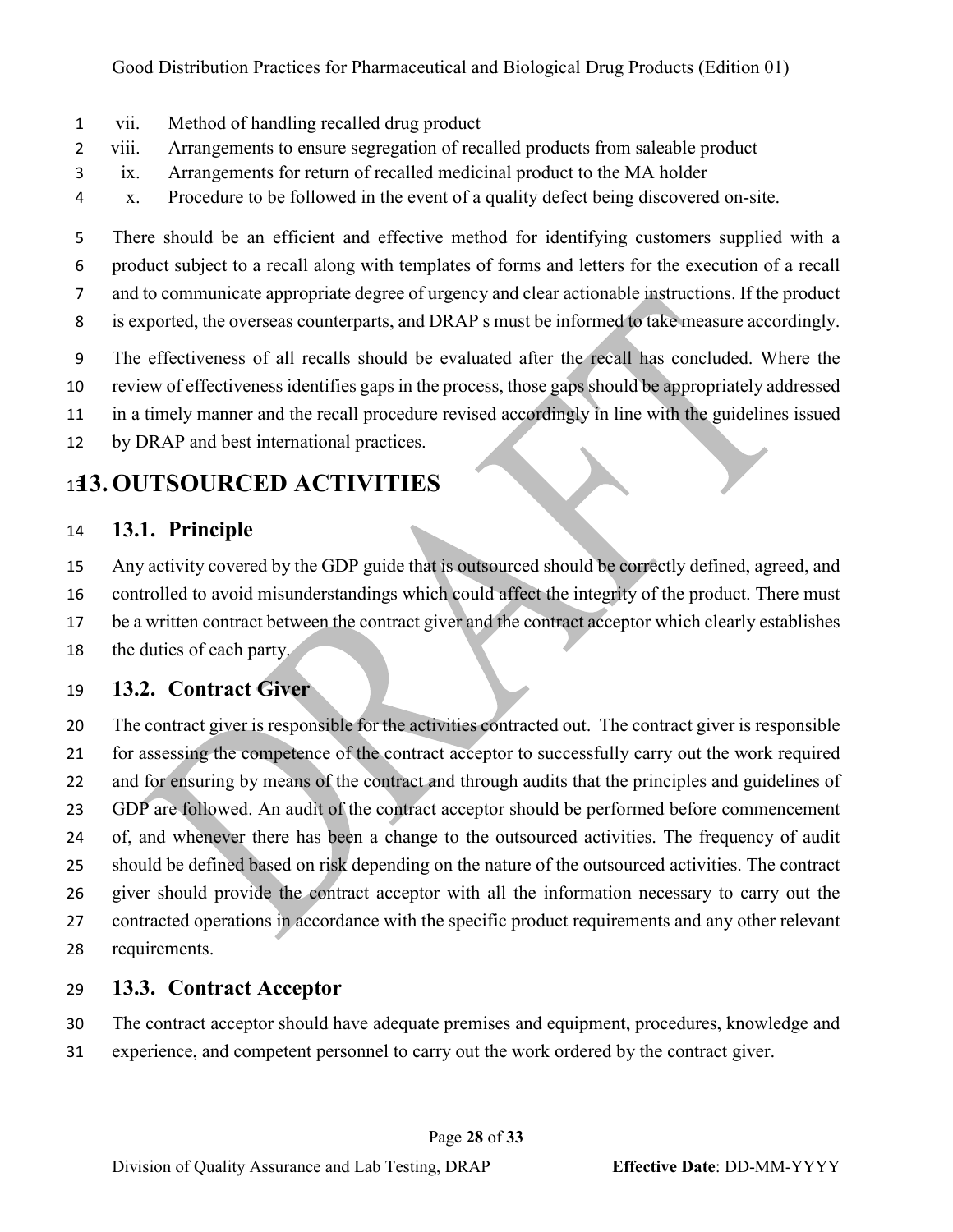The contract acceptor should not pass to a third party any of the work entrusted to him under the

- contract without the contract giver's prior evaluation and approval of the arrangements and an
- audit of the third party by the contract giver. Arrangements made between the contract acceptor
- and any third party should ensure that the distribution information is made available in the same
- way as between the original contract giver and contract acceptor. The contract acceptor should
- refrain from any activity which may adversely affect the quality of the product(s) handled for the
- contract giver.

## <span id="page-28-0"></span>**14. SELF INSPECTIONS**

#### <span id="page-28-1"></span>**14.1. Principle**

 Self-inspection should be conducted to monitor implementation and compliance with GDP guidelines and to propose necessary corrective measures.

#### <span id="page-28-2"></span>**14.2. Self-Inspections**

- A self-inspection program should be implemented covering all aspects of GDP and compliance
- with this guideline. Self-inspections may be divided into several individual self-inspections of
- limited scope.
- Self-inspections should be conducted in an impartial and detailed way by designated competent
- company personnel. Audits by independent external experts may also be useful but may not be
- used as a substitute for self-inspection. All self-inspections should be recorded. Reports should
- contain all the observations made during the inspection. A copy of the report should be provided
- to the management and other relevant persons. In the event that irregularities or deficiencies are
- observed, their cause should be determined, and the corrective and preventive actions (CAPA)
- should be documented and followed up.

# <span id="page-28-3"></span>**15.TRANSPORTATION**

### <span id="page-28-4"></span>**15.1. Principle**

 It is the responsibility of the supplying distributors to protect drug products against breakage, adulteration, theft and to ensure that temperature conditions are maintained within acceptable limits during transport. Regardless of the mode of transport, it should be possible to demonstrate that the drug products have not been exposed to conditions that may compromise their quality and integrity. A risk-based approach should be utilized when planning transportation.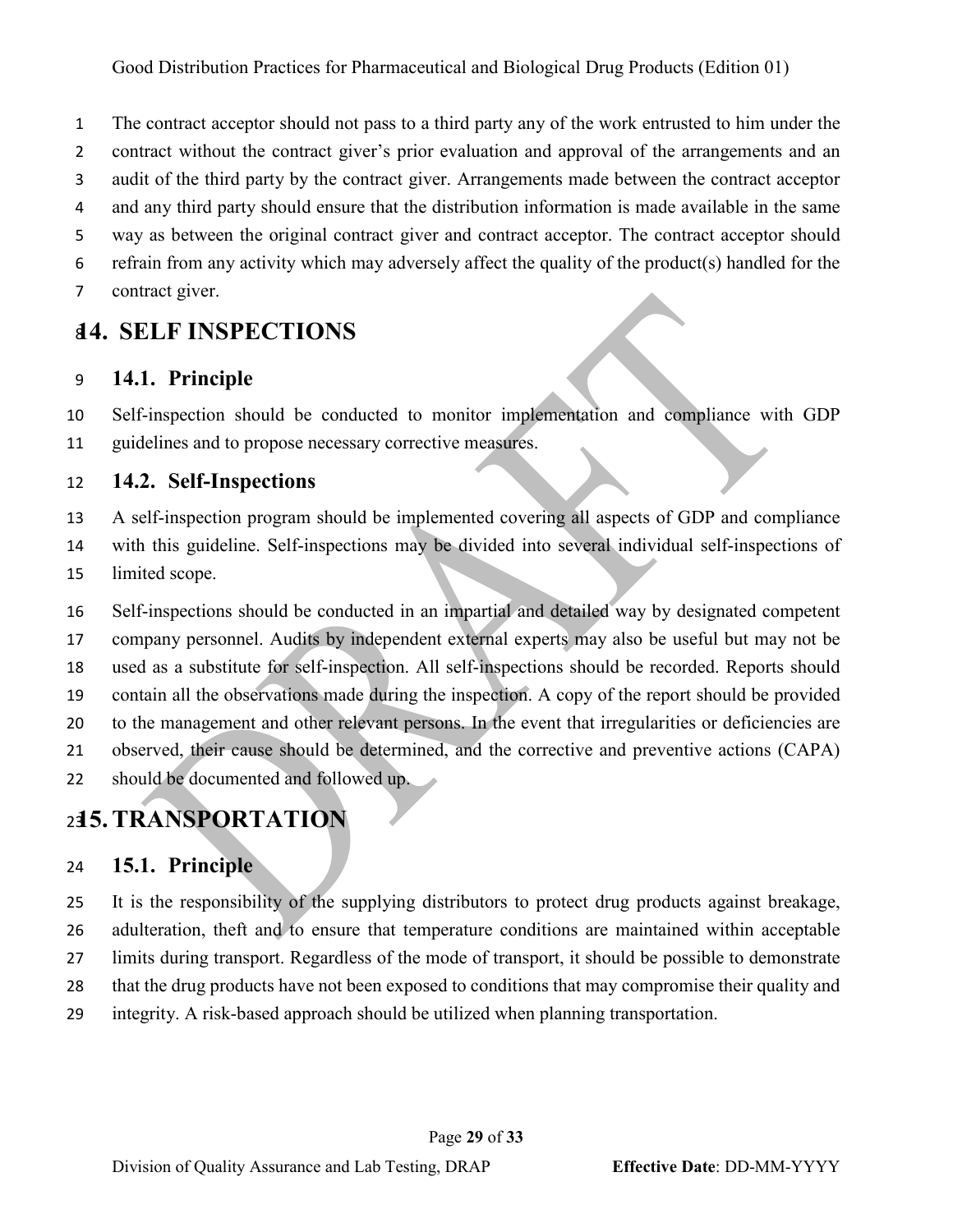## <span id="page-29-0"></span>**15.2. Transportation**

2 The required storage conditions for drug products should be maintained during transportation within the defined limits as described on the outer packaging and/or relevant packaging information. The distributor(s) must ensure that drug products are not subjected to prolonged periods of storage during transportation.

 Where contract service providers are used, the distributor/wholesaler must make itself aware of the operating procedures of that party (e.g., by audit). This assessment should include examination of the transportation methods and routes. The distributor/wholesaler should be fully aware of, and agree to, any operations subcontracted to another party by the contract service provider. The contracted arrangements for transportation should be documented in a service level agreement and should include details of any sub-contracting.

## <span id="page-29-1"></span>**15.3. Shipment Containers, Packaging and Labelling**

All pharmaceutical products should be stored and distributed in shipment containers which do not

have an adverse effect on the quality of the products, and which offer adequate protection from

- external influences, including contamination.
- Shipping containers may not need to bear labels with full description of the identity of the
- container's content but should nonetheless provide sufficient information on handling and storage
- conditions and precautions to ensure the product is properly always handled.

The need for any special transport and/or storage conditions should be stated on the label. Only

- internationally and/or nationally accepted abbreviations, names or codes should be used in the
- labelling of containers.
- Written procedures should be available for the handling of damaged and/or broken containers.
- Particular attention should be paid to those containing potentially toxic and hazardous products.

## <span id="page-29-2"></span>**15.4. Products Requiring Controlled Conditions**

- In relation to deliveries containing drug products requiring special conditions such as narcotics or psychotropic substances, the wholesale distributor should maintain a safe and secure supply chain for these products in accordance with requirements laid down in national legislation. There should be additional control systems in place for delivery of these products. There should be a protocol to address the occurrence of any theft.
- Radiopharmaceuticals should be transported in safe, dedicated and secure containers and vehicles.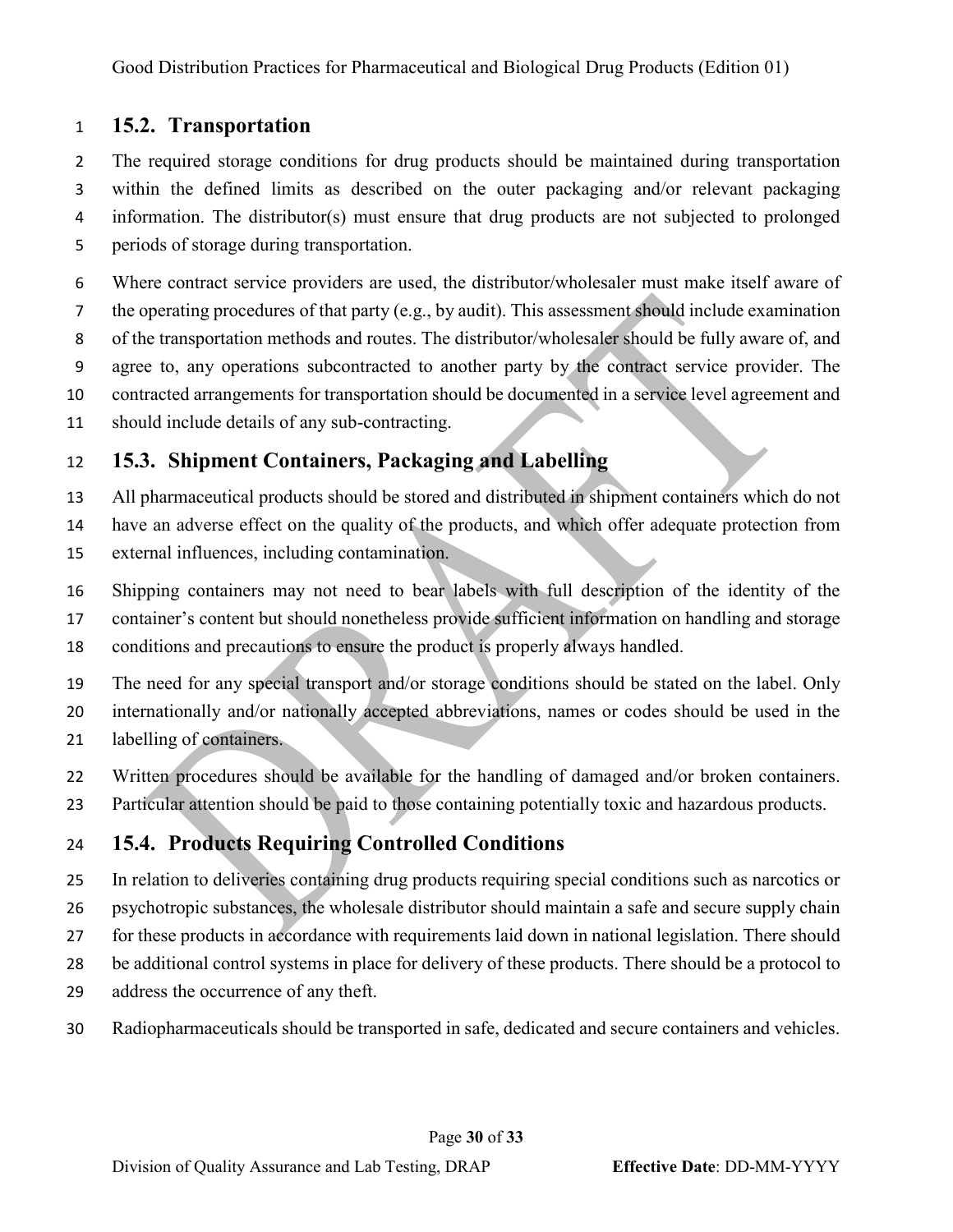- For temperature-sensitive products, qualified equipment (e.g. thermal packaging, temperature-
- controlled containers or temperature-controlled vehicles) should be used to ensure correct transport
- conditions are maintained between the manufacturer, wholesale distributor and customer.
- Special care should be used when using dry ice in containers. In addition to safety issues, it must
- be ensured that the pharmaceutical product does not come in contact with the dry ice, as it may
- have an adverse effect on the quality of the product.

## <span id="page-30-0"></span>**15.5. Vehicles & Equipment for Transportation**

- Vehicles used to distribute, store, or handle pharmaceutical and biological products should be
- suitable for their use and appropriately equipped to prevent exposure of the products to conditions
- that could affect their stability and packaging integrity, and prevent contamination of any kind.

 The design and use of vehicles must aim to minimize the risk of errors and permit effective cleaning and/or maintenance to avoid contamination, build-up of dust or dirt and/or any adverse effect on the quality of pharmaceutical products being distributed.

 Vehicles, containers, and equipment should be kept clean and dry and free from accumulated waste. Measures should be in place to prevent unauthorized persons from entering and/or tampering with vehicles and/or equipment, as well as to prevent the theft or misappropriation thereof.

| ${\bf 18}$ |  |
|------------|--|
| 19         |  |
| $20\,$     |  |
| ${\bf 21}$ |  |
| $22\,$     |  |
| $23\,$     |  |
| 24         |  |
|            |  |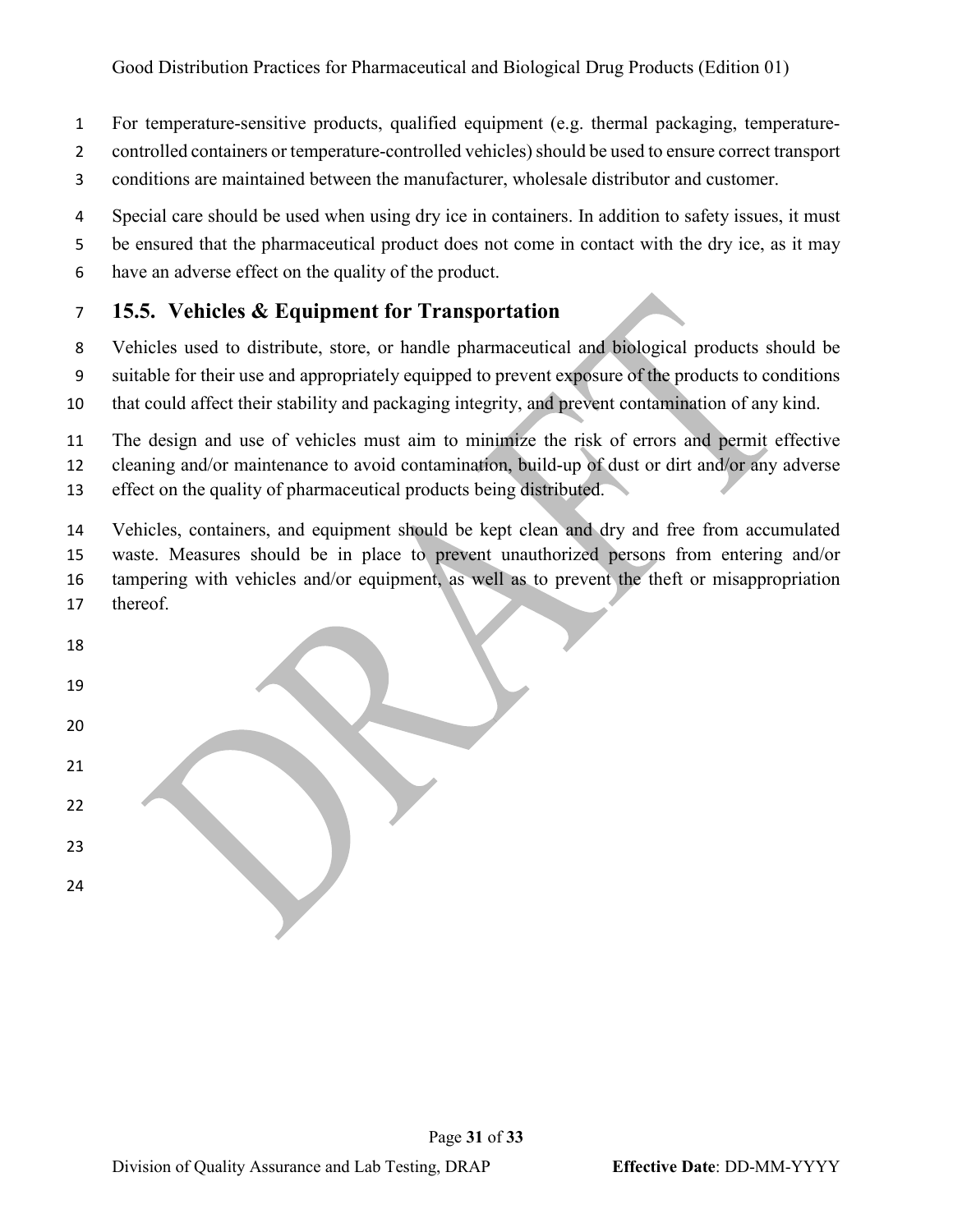# <span id="page-31-0"></span>**16. REFERENCES**

- **i)** The Drug Regulatory Authority of Pakistan, DRAP Act 2012.
- **ii)** The Drugs Act 1976.
- **iii)** The Drug (Licensing, Registering & Advertising) Rules 1976.
- **iv)** EU Guidelines on Good Distribution Practice (GDP) of Medicinal Products for Human Use (2013/C 343/01).
- **v)** PIC/s Guide to Good Distribution Practice for Medicinal Products.
- **vi)** DRAP's Guidelines for Rapid Alter and Recall Arising from Quality Defects.
- **vii)** DRAP's Guidelines for Import & Export.
- **viii)** WHO Guide to Good Storage Practices for Pharmaceuticals.
- **ix)** Guidelines for implementation of the WHO Certification Scheme on the Quality of Pharmaceutical Products Moving in International Commerce.